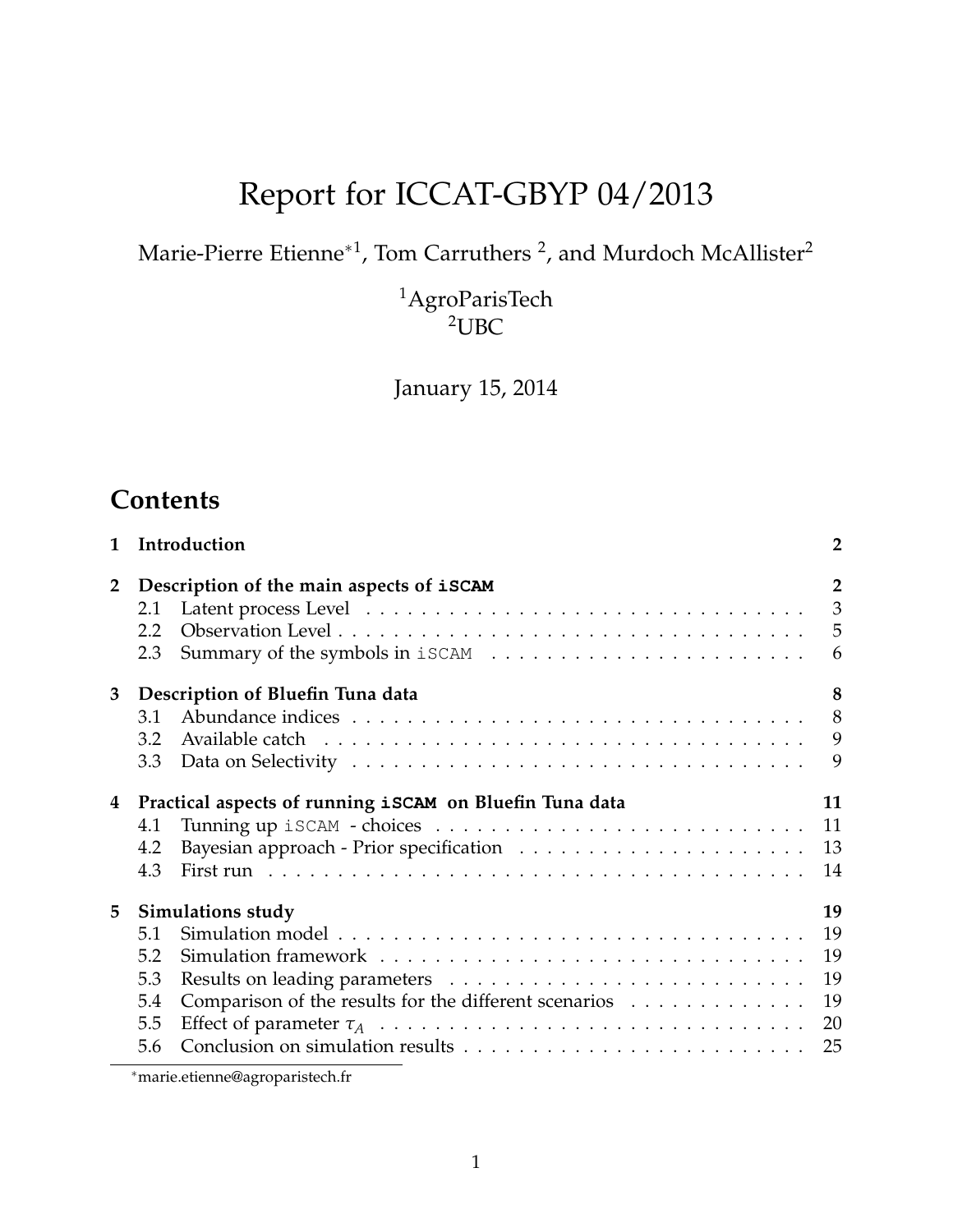|  |  | 6 Complete results on Bluefin tuna data - East stock |  |  |  |  |  |
|--|--|------------------------------------------------------|--|--|--|--|--|
|  |  |                                                      |  |  |  |  |  |
|  |  |                                                      |  |  |  |  |  |
|  |  |                                                      |  |  |  |  |  |
|  |  | 7 Discussion                                         |  |  |  |  |  |

# **1 Introduction**

The uncertainty in abundance indices may be important in some fisheries. Furthermore the recruitment model used to represent the population dynamic is a simpler version of a tricky reality. Statistical catch at age model allow to take those sources of uncertainty within an age structure population dynamic model.

The work reported in this document aims at

- 1. examining the opportunity of using a statistical catch at age for Bluefin tuna stock evaluation,
- 2. highlighting the structure and the assumptions of the chosen statistical model (iSCAM developed by S. Martell [Martell, 2012])
- 3. running a simulation study for evaluating the quality of the estimation procedure,
- 4. producing operational codes for running a stock evaluation on Bluefin Tuna east stock with a statistical catch at age model,
- 5. comparing the results with the results presented in previous stock assessment.

The report is split in five main sections. The first section describes the model proposed in iSCAM . The second section describes briefly the data used for this test. Section three presents the practical choices made to run iSCAM on this dataset. The detailed simulation study is presented in section 5. The complete results on Bluefin Tuna, eastern stock (BFTE) are developed in the last main section. The discussion sums up the main results and highlights the strengths and the weaknesses of iSCAM used for BFTE stock assessment.

All the codes used to produce this work are freely available on https://github. com/MarieEtienne/ICCAT-BFT

# **2 Description of the main aspects of iSCAM**

This section sums up the principle aspects of iSCAM used on BFTE.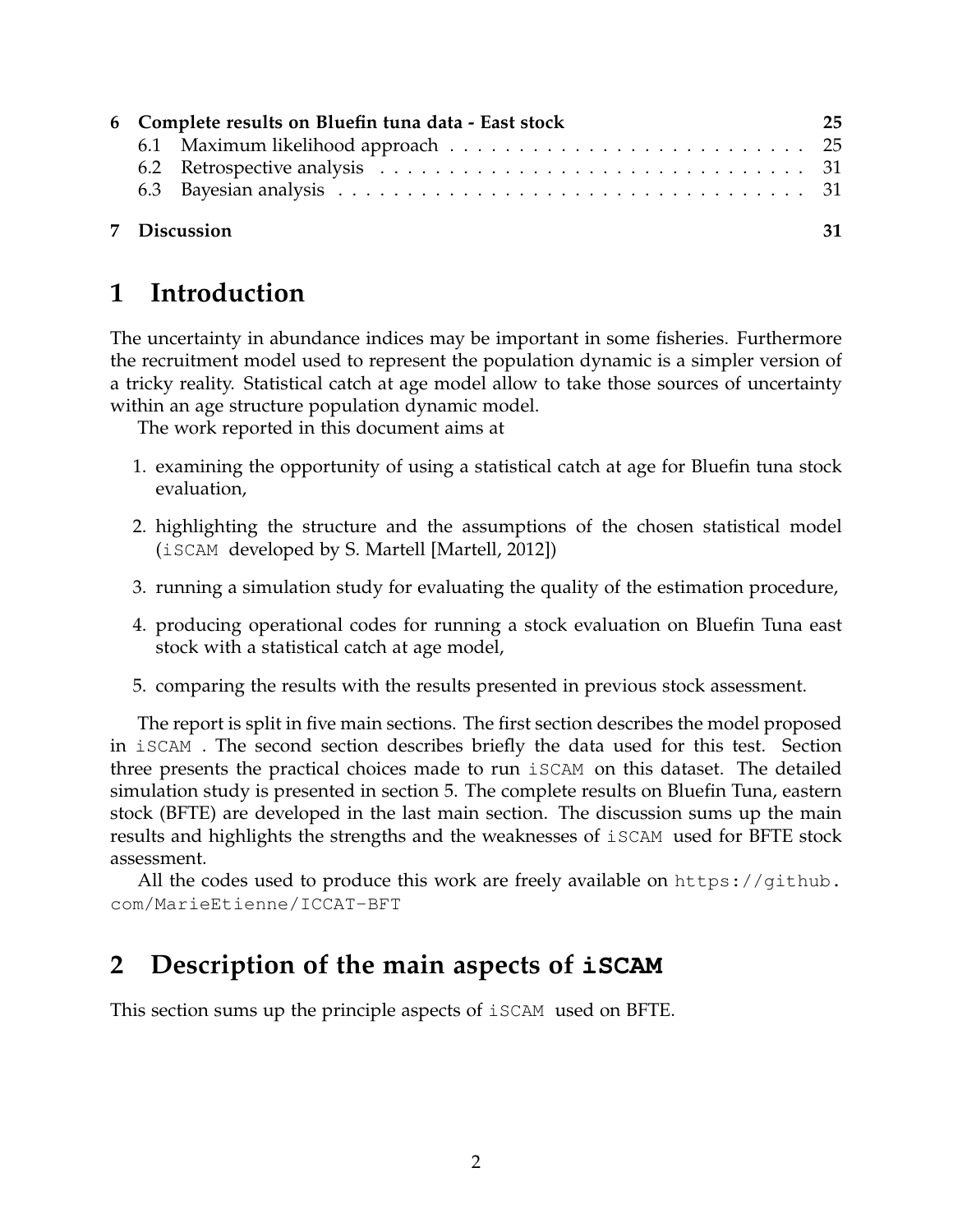#### **2.1 Latent process Level**

#### **Population model**

iSCAM is an age structured model. Fish population is split into age classes from age *sage* to age *nage*. Let us denote by  $N_t = (N_{1,t}, \ldots, N_{A,t})$  the number of individuals in every class age  $a$  ( $a \in [1, A]$ ) in year  $t$  ( $t \in [1, T]$ ).

Population dynamic after year syr  $(t>1)$  (1)

$$
N_{a,t} = \begin{cases} R_t, & a = 1\\ N_{a-1,t-1} \exp(-Z_{t-1,a-1}), & a \in [2; A-1] \\ N_{a-1,t-1} \exp(-Z_{t-1,a-1}) + N_{a,t-1} \exp(-Z_{t-1,a}), & a = A, \end{cases}
$$
(2)

(3)

where *Za*,*<sup>t</sup>* stands for the total mortality rate at age *a* in year *y* and *R<sup>t</sup>* is the recruitment at year *t*.

Recruitment after year 
$$
(t>1)
$$
 (4)

$$
R_t = \frac{s_0 B_{t-1}}{1 + \beta B_{t-1}} \exp \epsilon_t^R,
$$
\n
$$
\tag{5}
$$

$$
\epsilon_t^R \underset{i.i.d}{\sim} \mathcal{N}\left(-\frac{\tau_R^2}{2}, \tau_R^2\right),\tag{6}
$$

(7)

iSCAM assumes a stock recruitment relationship which links the mature biomass at time *t*  $B_t$  and the recruitment at time  $t + 1$ . The two options for this stock recruitment model are Beverton and Holt (BH) or Ricker (R) model. The presented work used the BH model.

To circumvent estimation issues, iSCAM uses a trick and during the first estimation phases, the recruitment model is specified by the following equation:

$$
R_t = \bar{R}e^{\omega_t},\tag{8}
$$

where  $\omega_t \stackrel{i.i.d}{\sim} \mathcal{N}(0,\tau_R^2)$  $R^2$ ) and  $\bar{R}$  is the average recruitment.

This approach in the early phases is close to the VPA from the recruitment point of view, since it doesn't assume any stock recruitment relationship.

During the last phase, the BH relationship is estimated. Turning off this estimation is possible and would allow to base management evaluation strategies on an average annual recruitment.

Special attention is required for the first year of the study. The recruitment parameter *Rinit* during this first year has to be estimated. If the stock is considered in unfished condition, then *Rinit* is assumed to be equal to *R*0, otherwise *Rinit* is specifically estimated.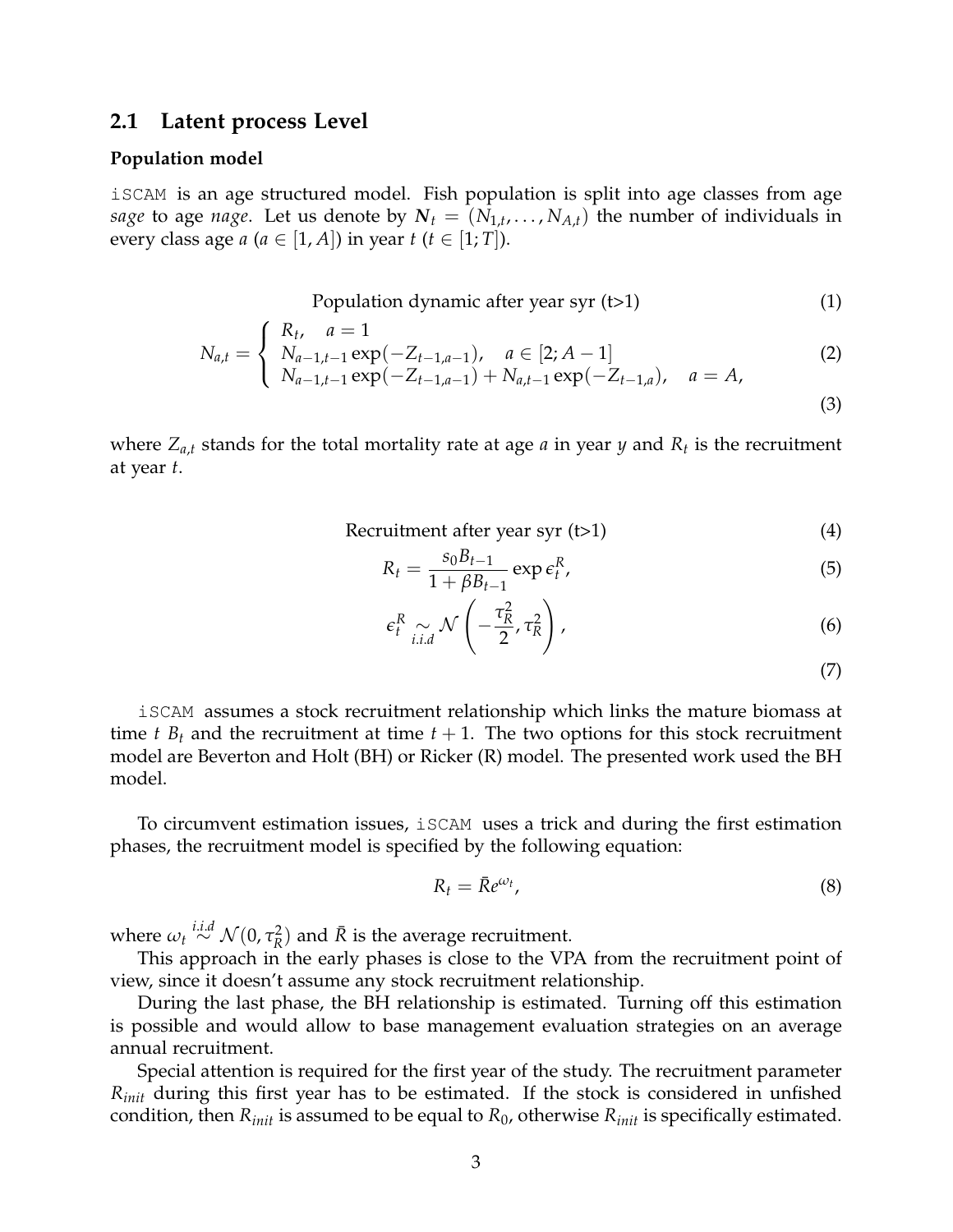Definition of mature biomass (9)

$$
B_t = \sum_{a=1}^A N_{t,a} f_a, \qquad (10)
$$

*f<sup>a</sup>* being the fertility at age *a*.

*f<sup>a</sup>* doesn't depend on year *t*, fertility at age is considered as fixed over years

*A*

Definition of the total mortality rate ate age (11)

$$
Z_{t,a} = M_a + \sum_{k=1}^{K} F_{k,t} v_{k,t,a}, \quad \text{gear } k \text{, class } a \text{, at year } t. \tag{12}
$$

(13)

In the BFT data available there is only one time series for catch (catch are not split among different gears), considering that the gear index corresponding to the commercial fisheries equals one, the previous expression may be simplified as :

Definition of total mortality rate ate age (14)

$$
Z_{t,a} = M_a + F_t v_{1,t,a}, \quad \text{gear 1, class } a, \text{year } t,
$$
\n
$$
(15)
$$

(16)

where  $F_t$  is the instantaneous fishing mortality and  $v_{1,t,a}$  is the vulnerability for gear 1, in year *t* for age class a.

The weight at age is derived from an allometric relationship between length and weight, and from the von Bertalanffy growth equation to link age class and length. The fertility at age is assumed to follow a logistic function with parameters  $\mu_{mat50\%}$  and *σmat*50%

Life trait specification (17)

$$
l_a = l_{\infty} \left( 1 - \exp\left( -k \left( a - t_0 \right) \right) \right) \tag{18}
$$

$$
w_a = a_w l_a^{b_w} \tag{19}
$$

$$
f_a = w_a \frac{1}{1 + \exp\left(\frac{\mu_f - a}{\sigma_f}\right)}\tag{20}
$$

(21)

#### **Vulnerability model**

iSCAM allows to specify different form for the selectivity/vulnerability. The vulnerability may either be completely specified by the user, or when age composition data are available the vulnerability may be inferred. In the latter case, different form of selectivity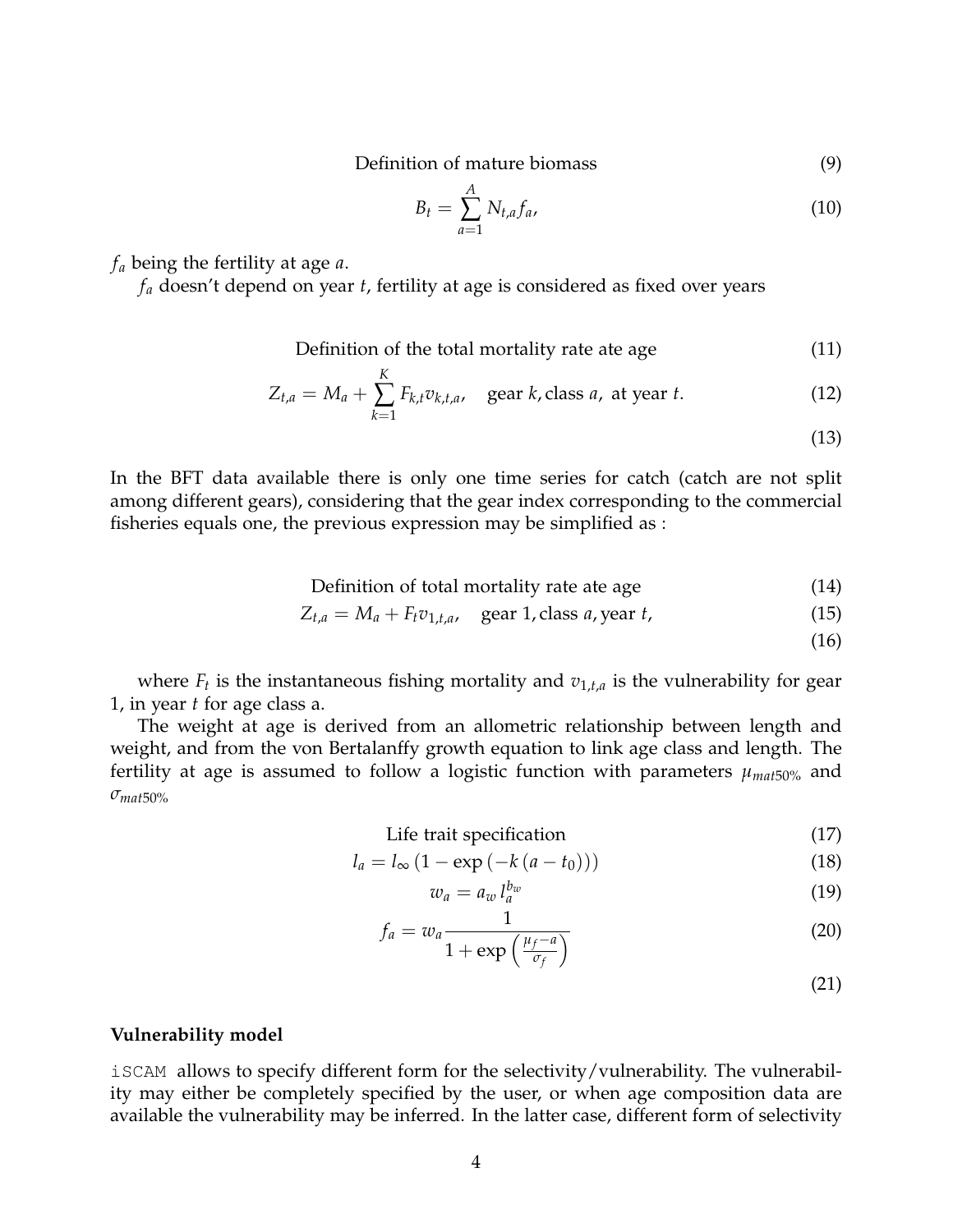curves may be specified: for example the selectivity may be chosen as a logistic function of age, or even, with a more flexible approach, using B-spline. The B-splines functions may even model a variation across years. In this work, only logistic or simple Bspline has been used to circumvent estimation issues and avoid over-parametrization.

### **2.2 Observation Level**

#### **Age composition data**

Following [Schnute and Richards, 1995], iSCAM uses by default a multivariate logistic function for age composition data. It is assumed that *patk* which is the proportion of fish of age *a* in year *t* for gear *k*, is drawn from the following distribution (gear *k* is omitted for clarity) which is defined thanks to a latent variable *Xat*

$$
\epsilon_{at}^{A} \stackrel{i.i.d}{\sim} \mathcal{N}(0, \tau_A^2)
$$
  
\n
$$
X_{at} = \log \mu_{at} + \epsilon_{at}^A - \frac{1}{A} \sum_{a=1}^A \left( \log \mu_{at} + \epsilon_{at}^A \right)
$$
  
\n
$$
e^{X_{at}} = \frac{\mu_{at} e^{\epsilon_{at}^A}}{\left( \prod_{a=1}^A \mu_{at} e^{\epsilon_{at}^A} \right)^{1/A}}
$$
  
\n
$$
p_{at} = \frac{e^{X_{at}}}{\sum_{a=1}^A e^{X_{at}}} \tag{22}
$$

The multivariate logistic distribution avoids the drawback of a very high precision when using a classical multinomial distribution.

#### **Abundance indices**

The total vulnerable biomass at year *t* for gear *k* is defined by

$$
V_{k,t} = \sum_{a=1}^{A} N_{t,a} e^{-\lambda_{k,t} Z_{t,a}} v_{k,a} w_a,
$$
 (24)

where  $\lambda_{k,t}$  is the fraction of the mortality to adjust for survey timing, it is specified by the user.

$$
I_{k,t} = q_k V_{k,t} \exp \epsilon_{k,t}^I
$$
  
\n
$$
\epsilon_{k,t}^I \stackrel{i.i.d}{\sim} \mathcal{N}(0, \tau_I^2)
$$
\n(25)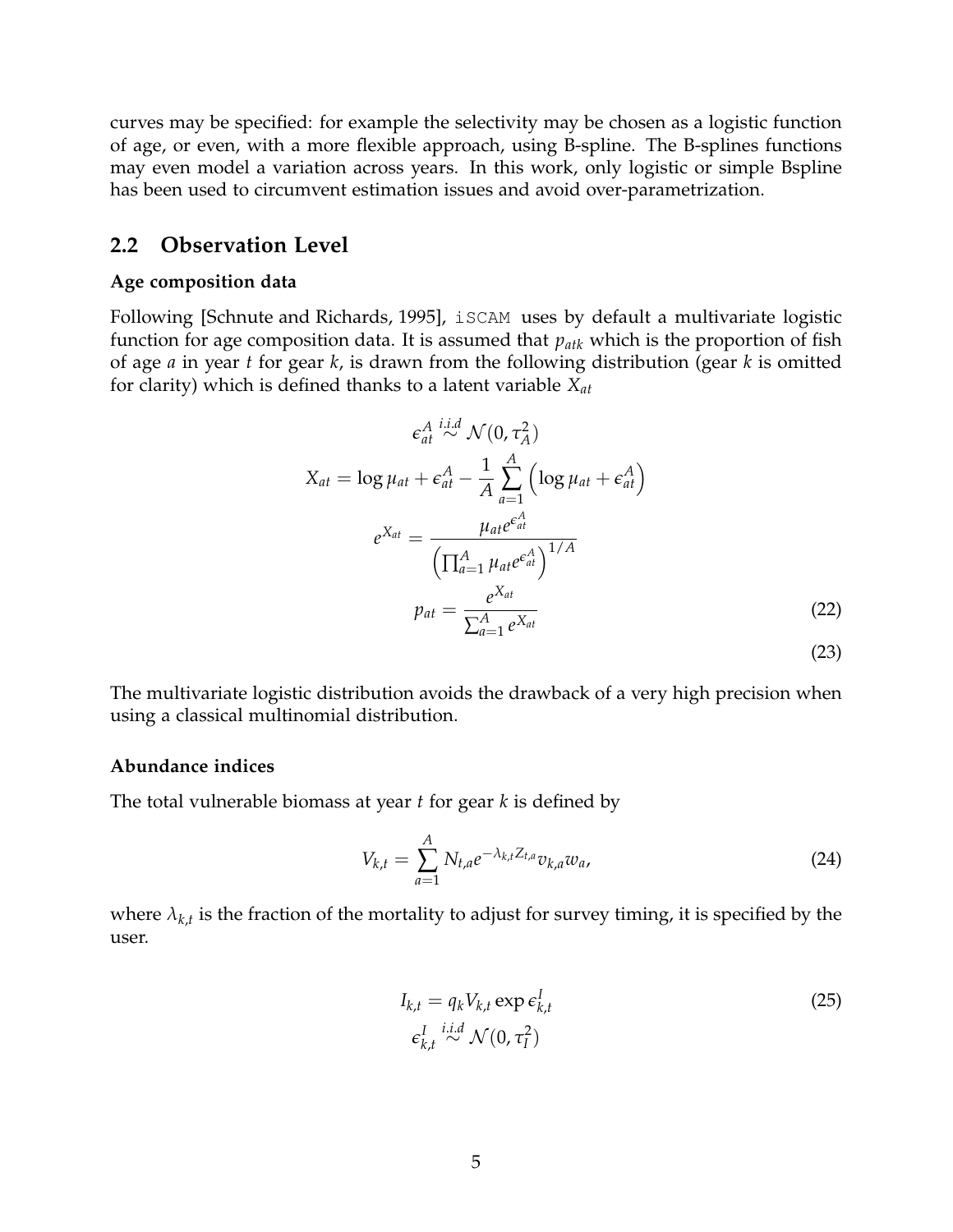#### **Catch**

Catch with gear *k* in year *t* is denoted by *Ck*,*<sup>t</sup>* and defined using Baranov Catch equations by

$$
\hat{C}_{k,t} = \sum_{a=1}^{A} \frac{N_{t,a} w_a F_{k,t} v_{k,t,a} (1 - e^{-Z_{t,a}})}{Z_{t,a}},
$$

Since all catch are aggregated and treated as one gear, this equation simplifies in

$$
\hat{C}_t = \sum_{a=1}^A \frac{N_{t,a} w_a F_t v_{1,t,a} (1 - e^{-Z_{t,a}})}{Z_{t,a}},
$$
\n
$$
C_t = \hat{C}_t \exp \epsilon_t^C, \quad \epsilon_t \stackrel{i.i.d}{\sim} \mathcal{N}(0, \tau_C^2)
$$
\n(26)

### **2.3 Summary of the symbols in iSCAM**

Table 1 and 2 recall the main symbols used in this report and give their corresponding name in iSCAM . Further description is available in [Martell et al., 2011]. Some of the names have been changed to unify the notation standards. When the name is shared by this this paper and iSCAM users Guide, nothing is specified.

| Parameters                       | Name in iSCAM           | Signification                                    |
|----------------------------------|-------------------------|--------------------------------------------------|
| $\tau_C$                         | $\sigma_C$              | Standard deviation in observed catch -           |
|                                  |                         | This parameter is not estimated but set to       |
|                                  |                         | a given value                                    |
| $\tau_A$                         | $\tau$ , mentioned only | standard deviation in the multivariate lo-       |
|                                  | through its estima-     | gistic function                                  |
|                                  | tion on page 21 of      |                                                  |
|                                  | [Martell, 2012]         |                                                  |
| $v_{k,a}$                        |                         | vulnerability for gear k at age a                |
| $R_0$                            |                         | Recruitment in unfished conditions               |
| h                                |                         | <b>Steepness</b>                                 |
| $q_k$                            |                         | Catchability coefficient for gear $k$            |
|                                  |                         | the proportion of total variation allocated      |
|                                  |                         | to the variance of the survey index              |
| $\varphi^2$                      | $1/\mathcal{V}^2$       | total variance $\varphi^2 = \tau_R^2 + \tau_I^2$ |
| $\tau_I = \varphi * \sqrt{\rho}$ | $\sigma$                | Standard deviation in the survey index           |
| $\tau_R$                         | $\tau$                  | Standard deviation in process errors             |
| $\varphi *$                      |                         |                                                  |

|  |  |  | Table 1: Leading parameters |
|--|--|--|-----------------------------|
|--|--|--|-----------------------------|

#### **Other symbols**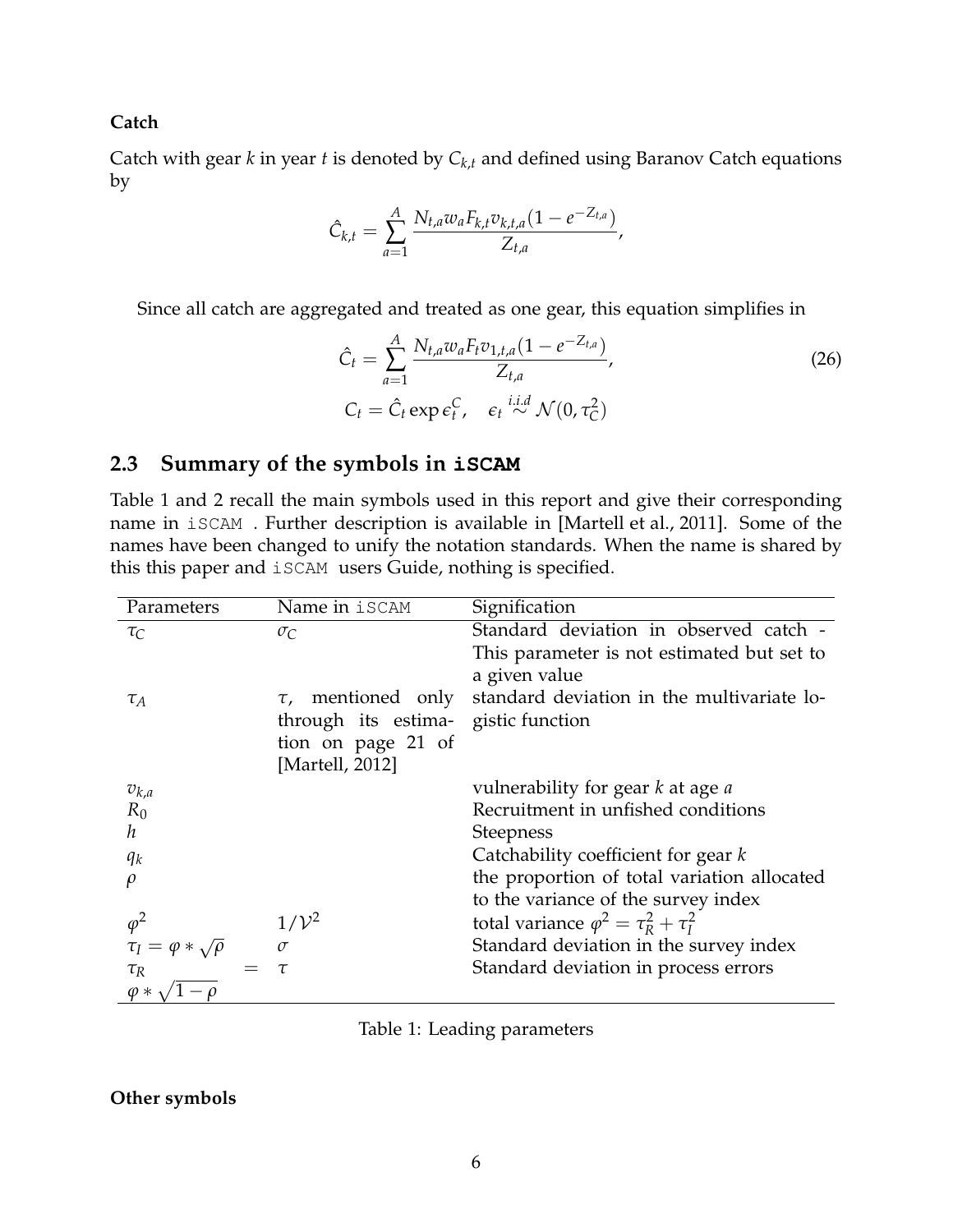| Name                                                                                                                       | Name in iSCAM                                      | Signification                                |
|----------------------------------------------------------------------------------------------------------------------------|----------------------------------------------------|----------------------------------------------|
| $\overline{A}$                                                                                                             |                                                    | last class age                               |
| $\kappa = 4h/(1-h)$                                                                                                        |                                                    | Goodyear compensation ratio for BH           |
| $s_0 = \kappa/\Phi_E$                                                                                                      |                                                    | BH relationship                              |
| $\equiv$<br>$(\kappa -$<br>$\beta$                                                                                         |                                                    | <b>BH</b> relationship                       |
| $P$ $(\epsilon_R^R)$<br>$\epsilon_R^R$<br>$\epsilon_{t,a}^R$<br>$\epsilon_{k,t}^I$<br>$\epsilon_{t}^C$<br>$\epsilon_{t}^C$ |                                                    |                                              |
|                                                                                                                            | $\delta_t$                                         | recruitment errors                           |
|                                                                                                                            | $\eta_{t,a}$                                       | errors in the multivariate logistic          |
|                                                                                                                            | $\epsilon_{k,t}$                                   | residuals in abundance survey                |
|                                                                                                                            | $\eta_{k,t}$                                       | residuals in catch data                      |
|                                                                                                                            |                                                    | Average recruitment used in first estima-    |
|                                                                                                                            |                                                    | tion phases as mentioned in equation 8       |
| $B_t$                                                                                                                      |                                                    | Spawning biomass                             |
| $N_{a,t}$                                                                                                                  |                                                    | Number of individuals of age a in year t     |
| $f_a$                                                                                                                      |                                                    | fecundity at age <i>a</i>                    |
| $M_a$                                                                                                                      |                                                    | instantaneous mortality rate at age a        |
| $F_{k,t}$ , $F_t$                                                                                                          |                                                    | Instantaneous fishing mortality for gear k   |
|                                                                                                                            |                                                    | in year t, since there is only one com-      |
|                                                                                                                            |                                                    | mercial gear considered, index $k$ is mostly |
|                                                                                                                            |                                                    | omitted                                      |
| $Z_{a,t}$                                                                                                                  |                                                    | Instantaneous total mortality for age a in   |
|                                                                                                                            |                                                    | year t                                       |
| $X_{a,t}$                                                                                                                  | named<br>not<br>in                                 | Quantities involved in the multivariate lo-  |
|                                                                                                                            | <i>iSCAM</i>                                       | gistic                                       |
| $\mu_{a,t}$                                                                                                                |                                                    | unnormalized proportion at age               |
|                                                                                                                            | $\widehat{p_{a,t}} = \mu_{a,t} / \sum_a \mu_{a,t}$ | proportion at age                            |
| $p_{a,t}$                                                                                                                  |                                                    | Observed proportion at age                   |
| $V_{k,t}$                                                                                                                  |                                                    | Total vulnerable biomass for gear k in year  |
|                                                                                                                            |                                                    | ŧ                                            |
| $w_a$                                                                                                                      |                                                    | Weight at age a                              |

Table 2: List of symbols used in iSCAM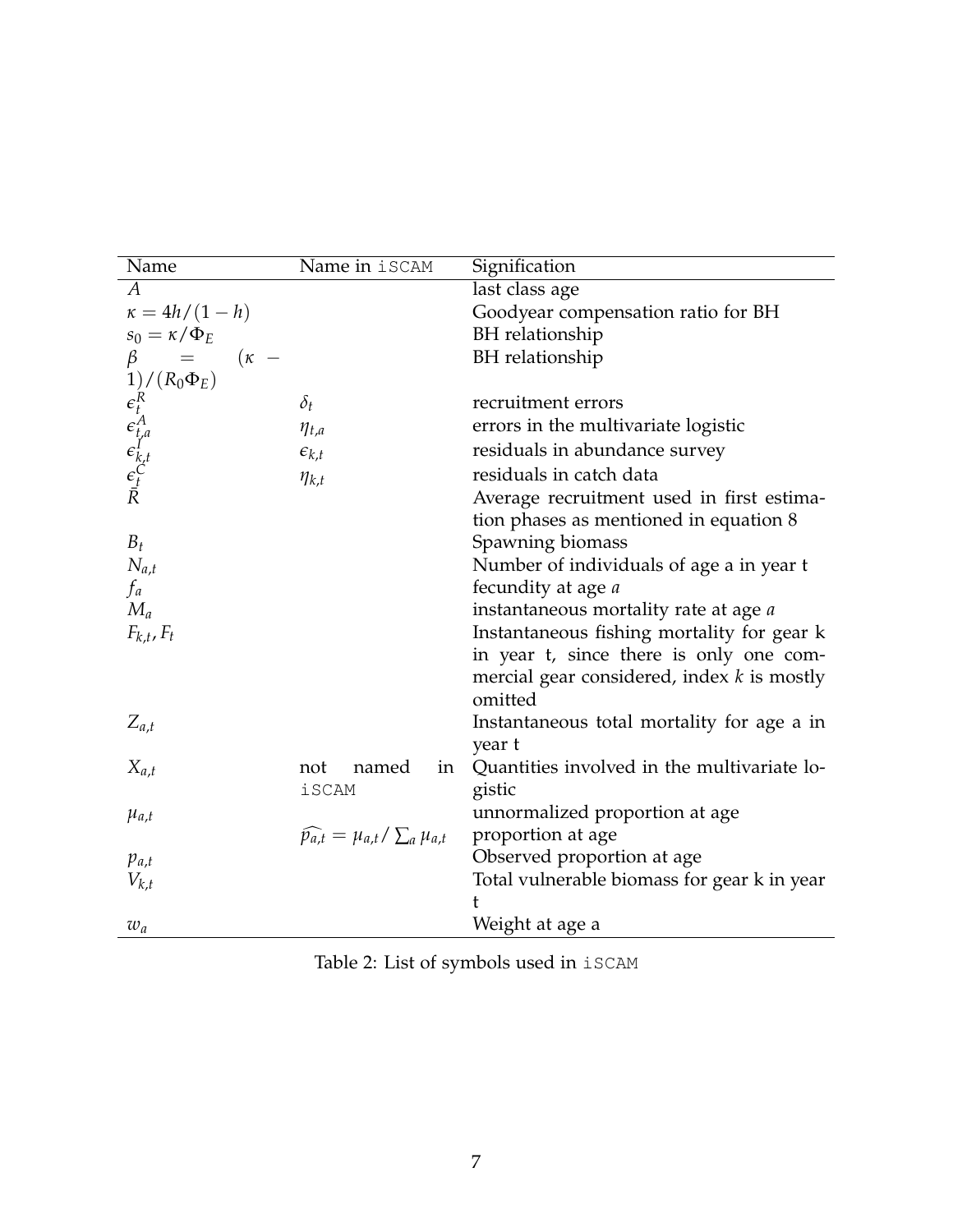

Figure 1: Scaled abundance indices

# **3 Description of Bluefin Tuna data**

As requested, the presented work focus on BFTE data. There are seven abundance indices and the total commercial catch available. This section describes the available data and the way they have been included in the model.

### **3.1 Abundance indices**

Seven abundance indices are available. the oldest one starts in year 1950, the last indices considered stop in 2011. Three indices are assumed to be proportional to the total number of tuna (SM\_TP, LL\_JP1, LL\_JP2), the four others are assumed to be proportional to the total biomass (expressed as weight).

We focus only on the six first abundance indices and ignore the index  $SP_{BB}3$ . This last one holds only for a short period of time and lead to very poor estimation which produces numerical instability.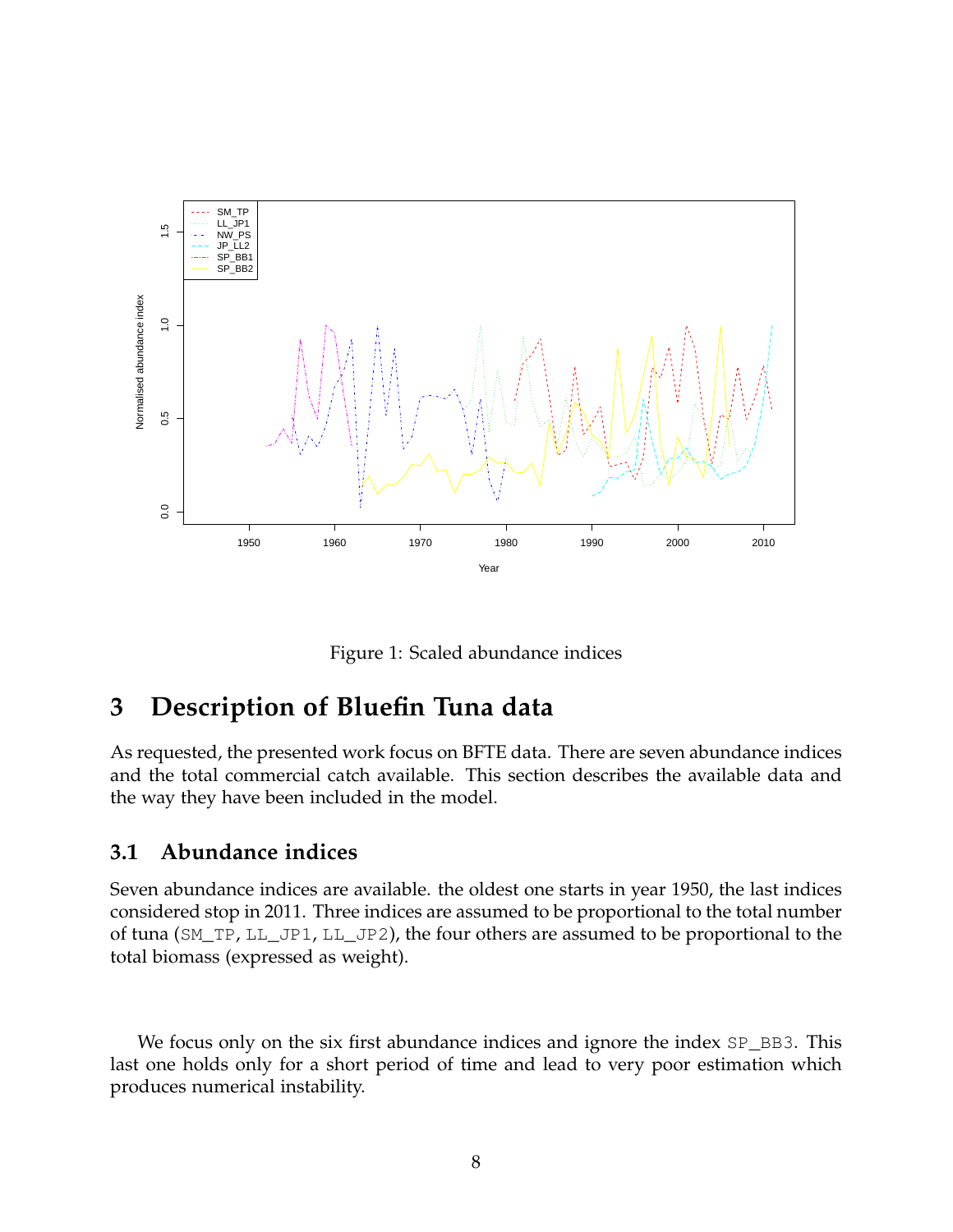

Figure 2: Catch split by age over the whole period. Area of red circles is proportional to the catch

# **3.2 Available catch**

The total catch in numbers are given from 1950 to 2011. Figure 2 illustrates the evolution of the catch across years.

It would appear on figure 2, that there are possibly numerous different periods with very different vulnerability at age, 1950-1955, 1956-1975, 1976-1982 or so, 1983-1990, 1991-1995, and 1996-present. The selectivity should be allowed to vary over time. In order to avoid over-parametrization and to keep the model simple in this first approach, the selectivity has been chosen constant over years.

# **3.3 Data on Selectivity**

Catch at age data are available for the commercial fisheries and for six of the seven abundance indices. It is specified that NW\_PS is proportional to last age class (more than 10 years old tuna).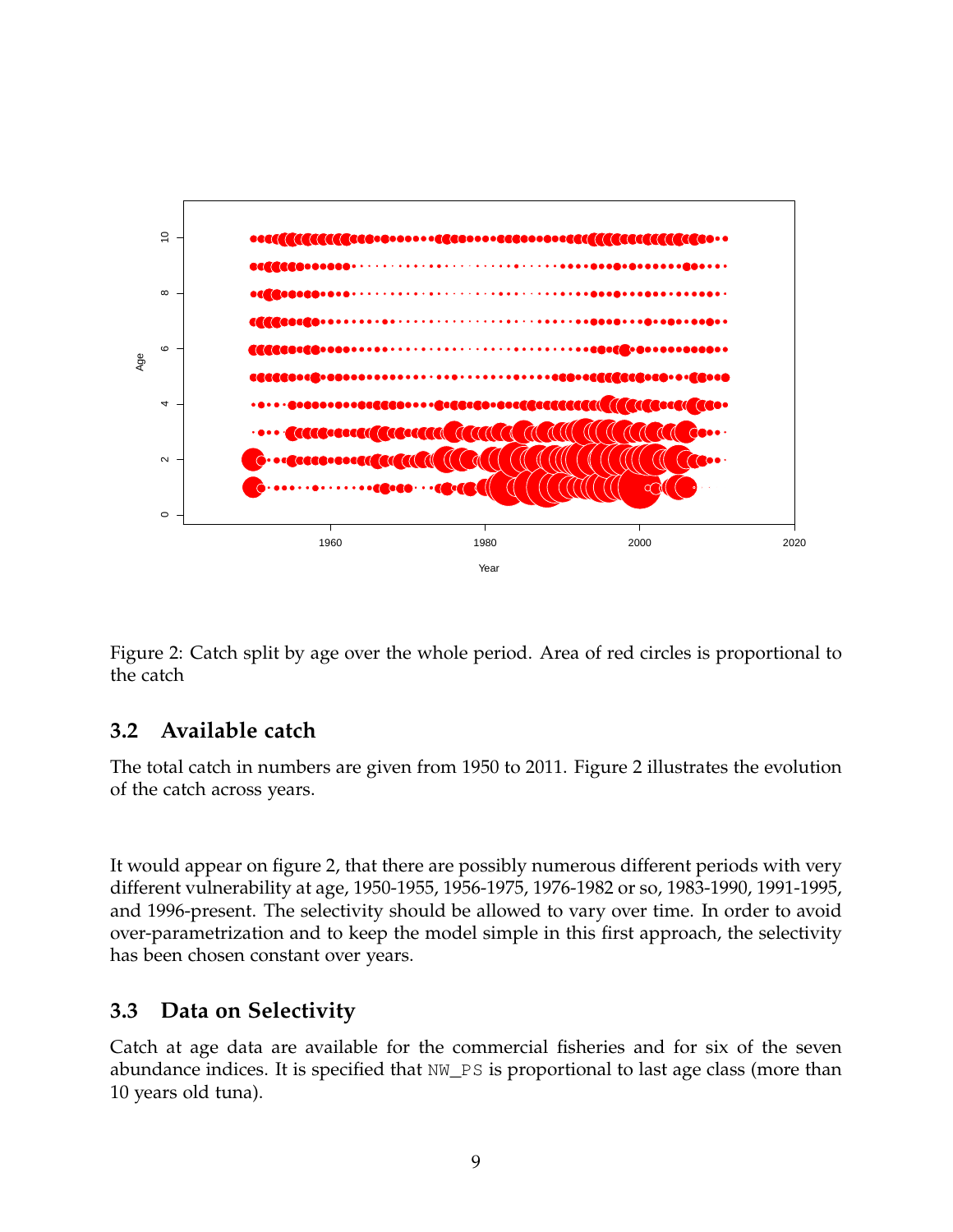

Figure 3: Catch split by age and gear over the whole period. Area of the circles is proportional to the Catch

To investigate the change in selectivity, we can look at composition of the catch per gear and per year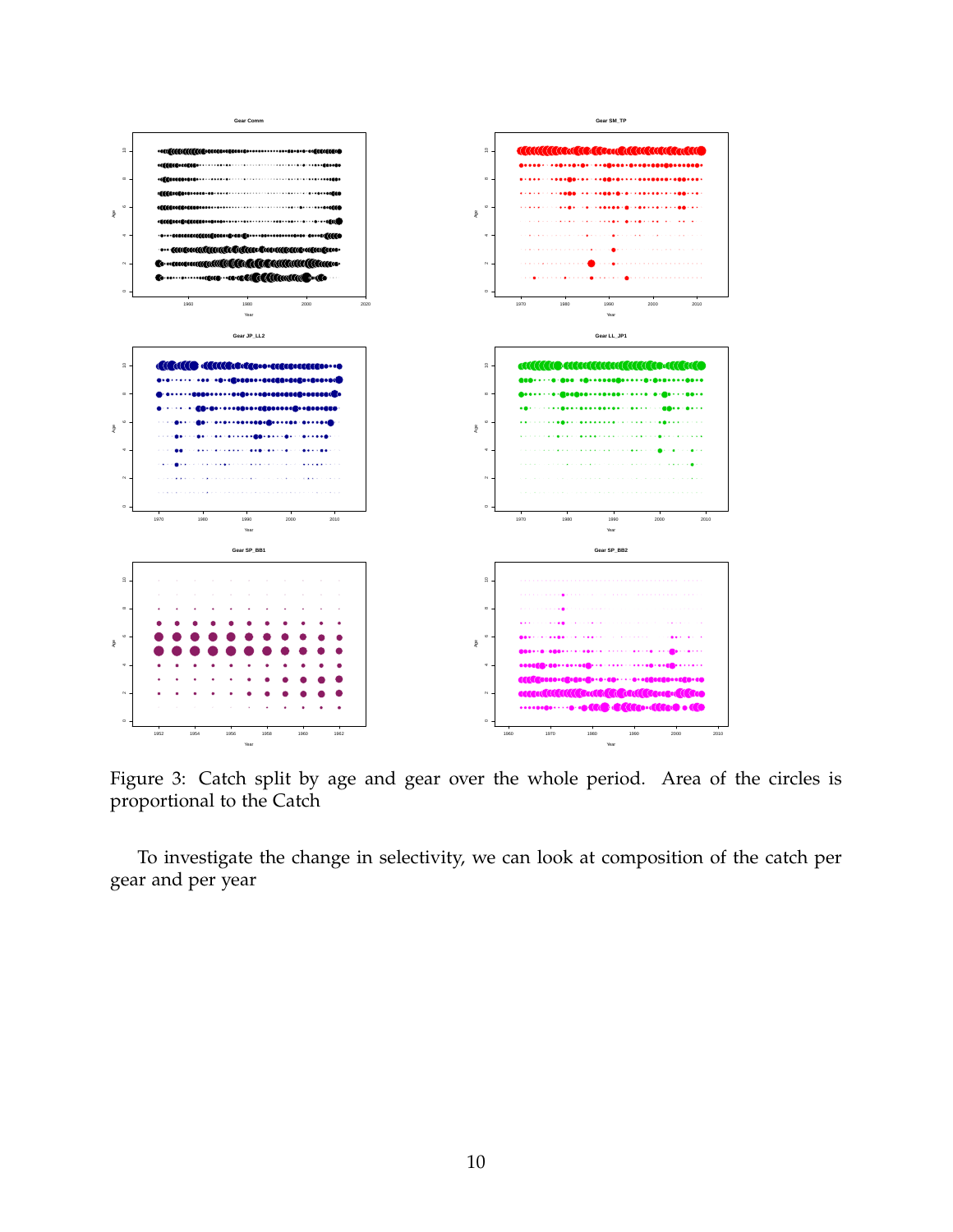# **4 Practical aspects of running iSCAM on Bluefin Tuna data**

The first section aims at clarifying the choices made to run iSCAM on BFT data. The second section shows the estimation of the leading parameters in order to justify the simulation framework develop in section 5. The detailed complete results are given in section 6.

### **4.1 Tunning up iSCAM - choices**

**Preliminary remarks** The first age class is 1 year, recruitment at year *t* depends on mature biomass at year *t* − 1, according to [SCRSGroup, 2012]. The Beverton-Holt model is used for recruitment.

To account for the total commercial catch (only one time series) and for the six abundance indices considered, seven gears have been declared. Gear one corresponds to commercial fisheries, gears 2 to 7 correspond to the six abundance indices, each gear having its one vulnerability specification. The fishing mortality is driven by the catch for gear 1 and therefore  $F_{k,t} = 0$  for  $k \geq 2$ . For clarity, index k will be omitted in the sequel since there is no ambiguity.

**Mortality rate** In [SCRSGroup, 2012], the mortality rate is defined by

|                                                             | 1 2 3 4 5 6 7 8 9 10 |  |  |  |  |
|-------------------------------------------------------------|----------------------|--|--|--|--|
| Mortality 0.49 0.24 0.24 0.24 0.24 0.20 0.17 0.15 0.12 0.10 |                      |  |  |  |  |

But iSCAM doesn't allow to use instantaneous mortality at age whereas it is possible to use a time varying mortality, using a random walk centered on a given value. Because of the well known difficulty for estimating the natural mortality rate, it has been decided to use a fixed instantaneous mortality rate. This parameter won't be estimated and is fixed to 0.23.

**Selectivity** As mentioned in [Martell, 2012], iSCAM allows to specify different form for the selectivity/vulnerability. When age composition data are available, choice has been made to model the selectivity using Bspline curves or logistic function. The selectivity has been chosen to stay constant over years. The specific choice between B-splines and logistic curves has been made to assure the convergence of the optimization algorithm and the obtention of a definite positive Hessian matrix.

Gear 4 corresponds to the Norwegian Purse seine abundance index which is documented to focus only on last age class. Since it is not possible to specify 0 vulnerability for some age (due to a log transformation), the selectivity curve has been set to a logistic function with fixed parameters, the parameters being chosen to mimic the desired behavior.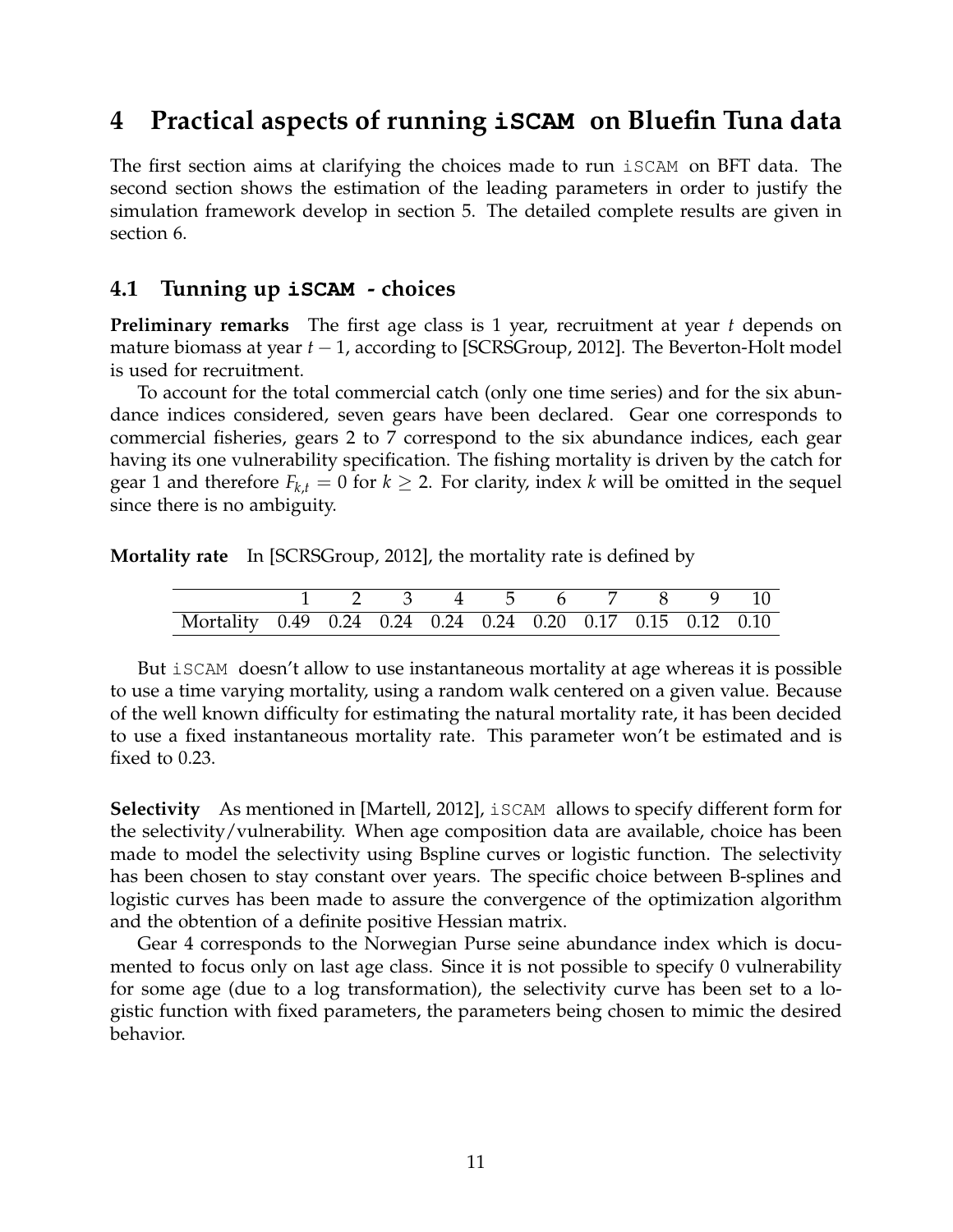| Gear |           | Gear Name Selectivity shape                       |
|------|-----------|---------------------------------------------------|
| 1    |           | Catch Constant (over years) cubic B-spline with 5 |
|      |           | nodes                                             |
| 2    |           | SM_TP Logistic shape                              |
| 3    |           | LL_JP1 Logistic shape                             |
| 4    | NW_PS     | fixed logistic $\mu_{50} = 9.9$ , sd = 0.1        |
| 5    | $JP$ _LL2 | Logistic shape                                    |
| 6    | SP_BB1    | Constant (over years) cubic B-spline with 5       |
|      |           | nodes                                             |
| 7    | $SP_$ BB2 | Constant (over years) cubic B-spline with 5       |
|      |           | nodes                                             |
| 8    |           | SP_BB3 Logistic shape                             |

Table 3: Choice for the selectivity curve for each gear

**Abundance indices** The total vulnerable biomass at year *t* for gear *k* is defined by

$$
V_{k,t} = \sum_{a=1}^{A} N_{t,a} e^{-\lambda_{k,t} Z_{t,a}} v_{k,a} w_a,
$$
 (27)

where  $\lambda_{k,t}$  is the fraction of the mortality to adjust for survey timing, it is specified by the user. They have been specified according to the input data file

Respectively, the total vulnerable number of fish at year *t* for gear *k* is defined by

$$
V_{k,t}^N = \sum_{a=1}^A N_{t,a} e^{-\lambda_{k,t} Z_{t,a}} v_{k,a},
$$
 (28)

The value of  $\lambda_{k,t}$  are taken constant over years. Five of them are specified as average indices along the year in the stock assessment, the last one is assumed to occur one month after the start of the year. To mimic those choices, the timing parameters  $\lambda$  are equal to 0.5 for five of the six indices, the last one is set to 1/12. Those choices are sum up in table 4

|   |                | Gear Gear Name Number/Biomass $\lambda_k$ : Timing for the |
|---|----------------|------------------------------------------------------------|
|   |                | survey                                                     |
| 2 | SM_TP Number   | 0.5                                                        |
| 3 | LL JP1 Number  | 0.5                                                        |
| 4 | NW PS Biomass  | 0.5                                                        |
| 5 | JP LL2 Number  | 1/12                                                       |
| 6 | SP BB1 Biomass | 0.5                                                        |
|   | SP BB2 Biomass | 0.5                                                        |

Table 4: Choice for the type and the timing of abundance indices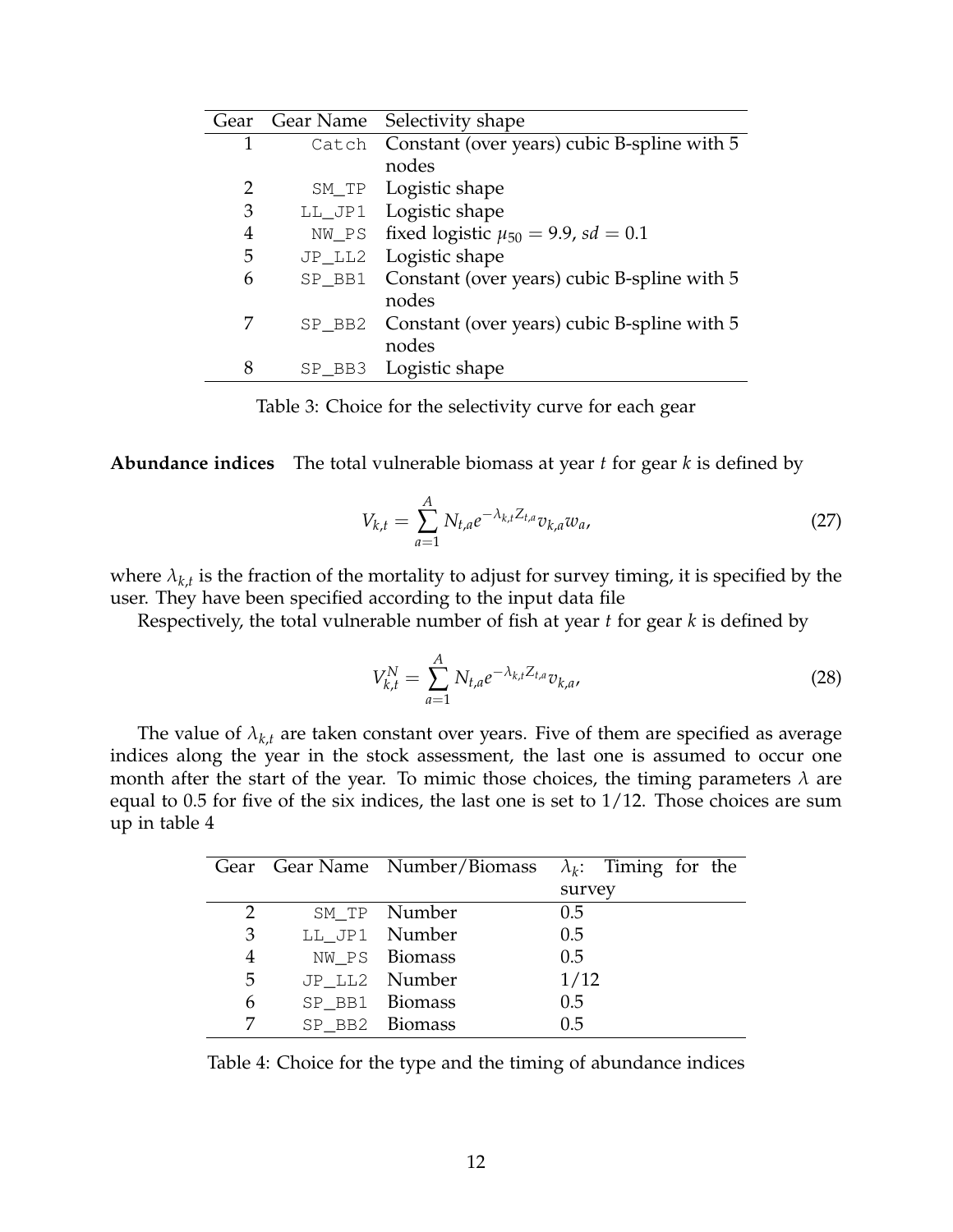**Recruitment** The estimation of the recruitment parameters in iSCAM is split into two steps. In early phases, the recruitment is assumed to be stock independent using formula 8. In the last phases, a stock recruitment relationship is used as specified in equation 7.

**Life trait history** The parameters regarding the life trait history are not estimated and are treated as fixed when running iSCAM . Actually, there is some possibility to use weight at age data to estimate the weight at age relationship, but trying to use this option leads to inconsistent results. The values of the concerned parameters have been fixed according to [SCRSGroup, 2012] and are summarized in table 5.

| Parameters   | Name in iSCAM | Set Value    | Signification                   |
|--------------|---------------|--------------|---------------------------------|
| $l_{\infty}$ |               | 319          | vonB parameters                 |
| k            |               | 0.093        | vonB parameters                 |
| $t_0$        |               | $-0.97$      | vonB parameters                 |
| $a_w$        | a             | $1.95e - 05$ | Weight at age allometric param- |
|              |               |              | eter                            |
| $b_w$        | b             | 3.009        | Weight at age allometric param- |
|              |               |              | eter                            |
| $\mu_f$      | $\dot{a}$     | 4            | age for 50% maturity            |
| $\sigma_f$   | $\gamma$      | 0.8          | Standard deviation at 50% ma-   |
|              |               |              | turity                          |
| $\Phi_F$     |               | 201          | incidence function              |

Table 5: The parameters reported in this table are considered as fixed to the specified value

### **Initial values for estimated parameters**

The leading parameters are given in table 1. iSCAM requires to provide initial values to the parameters to start the optimization algorithm. Since the role of the recruitment differs between first phases and the last ones, it is also required to give initial values for *Rinit* and *R*. The proportion of the total variance allocated to the error in the observation process is not estimated and is set to  $\rho = 0.4$ .

# **4.2 Bayesian approach - Prior specification**

A Bayesian approach requires to specify adequate prior distributions on leading parameters.

**Prior on**  $R_0$ ,  $R_{init}$  and  $R$  The prior on  $R_0$  is build with the idea of a range between  $10^5$  et  $10^6$  Tons for the unfished total biomass.  $\Phi_E$  being the contribution of a recruit to the total biomass during its life,  $B_0 = R_0 \Phi_E$ .  $\Phi_E$  depends on the weight at age and the survivorship, both being fixed. Therefore  $R_0$  may be derived and the corresponding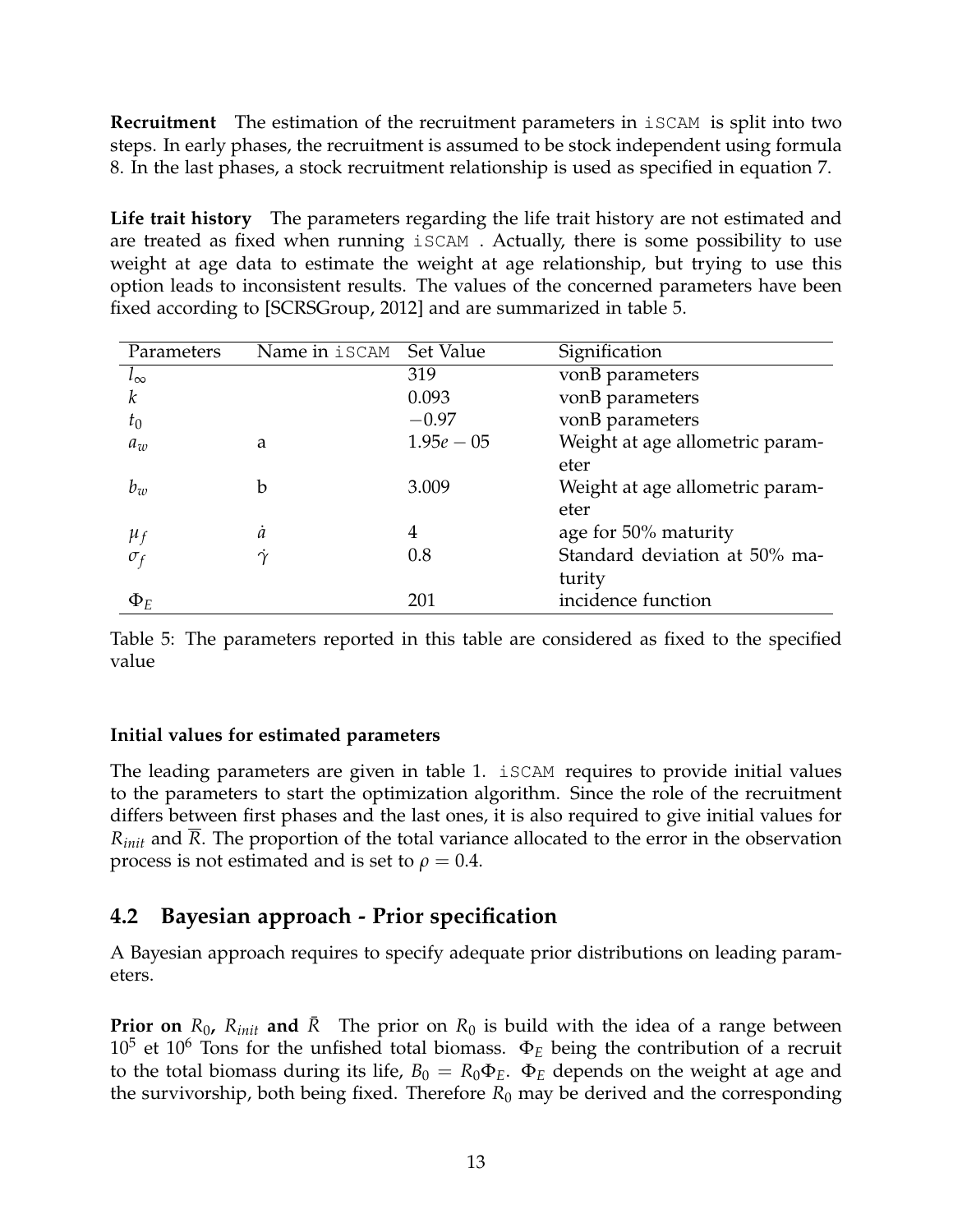| Parameters     | Initial | interval            | Phase | Signification                     |
|----------------|---------|---------------------|-------|-----------------------------------|
|                | Value   |                     |       |                                   |
| $\log R_0$     | 13      | $[-5, 30]$          | 1     | Logarithm of recruitment (num-    |
|                |         |                     |       | bers) in unfished conditions      |
| h              | 0.85    | [0.2, 0.99]         | 3     | <b>Steepness</b>                  |
| $\log \bar{m}$ | $-1.47$ | $[-5, 0]$           | $-1$  | Logarithm of the average natu-    |
|                |         |                     |       | ral mortality rate                |
| Ŕ              | 12.5    | $[-5, 20]$          | 1     | Logarithm of the average re-      |
|                |         |                     |       | cruitment                         |
| $R_{init}$     | 12.5    | $[-5, 20]$          | 1     | Logarithm of the initial recruit- |
|                |         |                     |       | ment                              |
| $\varrho$      | 0.4     | $[0.001, 0.999]$ -1 |       | proportion of the total variance  |
|                |         |                     |       | for the observation process       |
| $1/\varphi$    | 0.8     | [0.001, 12]         | 3     | the root of the precision of the  |
|                |         |                     |       | total error                       |

Table 6: Initial values and range for main parameters. The estimation phase is also given.

value for the logarithm of  $R_0$  is in the interval [12.9, 15.2. Relaxing this assumption, the prior has been specified as in equation 29.

$$
\log(R_0) \sim \mathcal{U}[12, 16] \tag{29}
$$

The same priors have been chosen for  $R_{init}$  and  $R$ .

**Prior for steepness** *h* A beta distribution has been chosen as a prior for the steepness. The parameters of the beta distribution has been chosen so that the mode of the steepness is 0.9 and the coefficient of variation is 10%. This consideration leads to the specification in 30.

$$
h \sim \beta (14, 2.44) \tag{30}
$$

**Prior for the total variance**  $\varphi^2$  being the total variance, iSCAM allows to specify a prior distribution on 1/*ϕ* <sup>2</sup> using classically a gamma distribution. The parameters of this gamma distribution has been chosen so that to define a vague prior.

$$
1/\varphi \sim \Gamma(0.1, 0.1) \tag{31}
$$

### **4.3 First run**

To illustrate the results obtained on BFT East Stock, we focus on one datafile: Inputs/bfte/2012/vpa/inflated/high/bfte2012.d1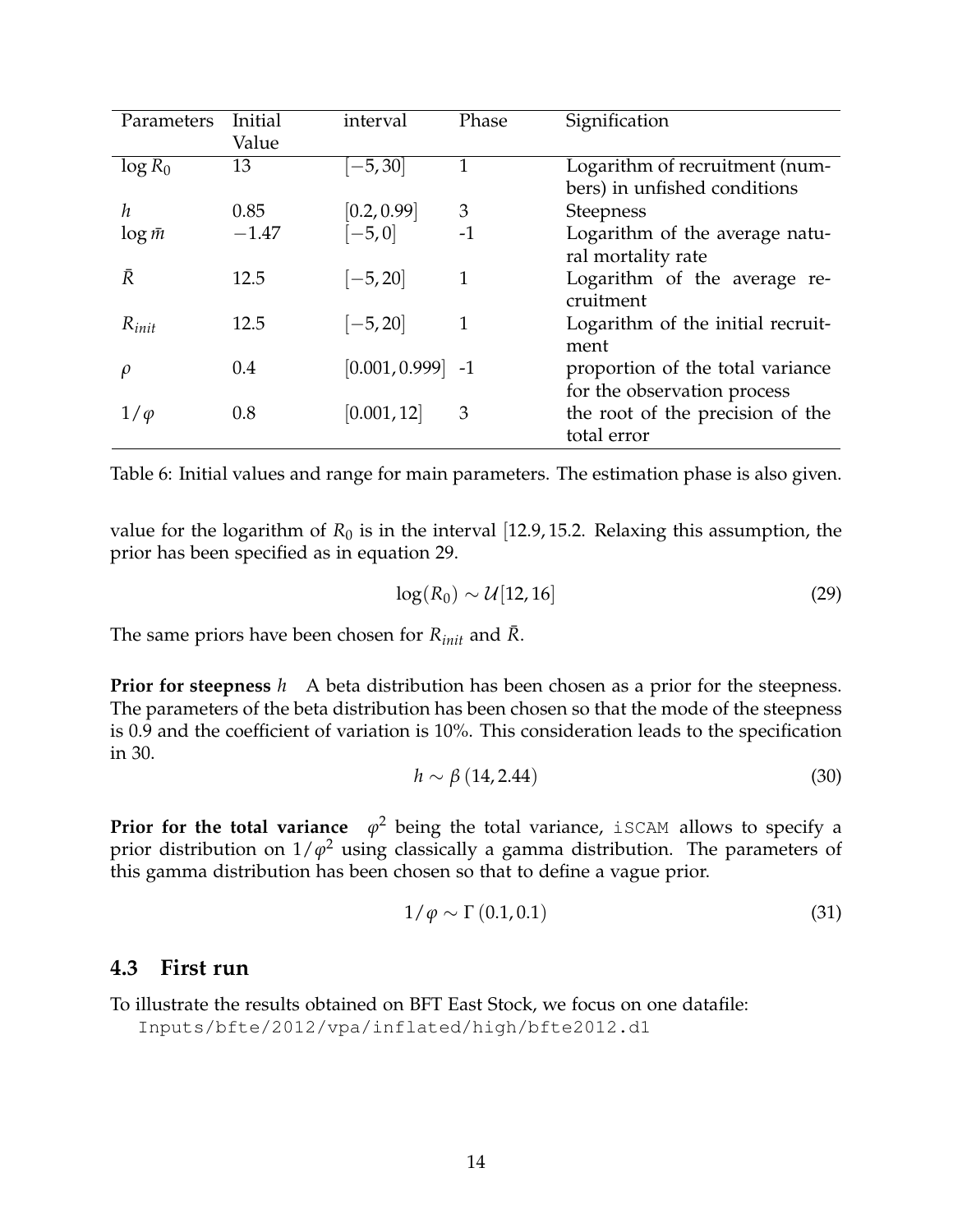

Figure 4: Estimated selectivity. The additional points represents the average empirical proportion at ages

Figure 4 seems to present a good coherence between the empirical proportion at ages and the estimated vulnerability. Unfortunately figure 5 highlights the large variability around the average behavior.

This first run leads to the Kobe plot presented in figure 6.

**Selectivity** The vulnerability matrix is estimated to

$$
V = (v_{k,a}) = \begin{pmatrix} 0.063 & 0.085 & 0.134 & 0.132 & 0.092 & 0.074 & 0.079 & 0.097 & 0.117 & 0.127 \\ 0.000 & 0.000 & 0.001 & 0.002 & 0.006 & 0.015 & 0.041 & 0.108 & 0.264 & 0.563 \\ 0.000 & 0.000 & 0.001 & 0.002 & 0.006 & 0.018 & 0.053 & 0.137 & 0.297 & 0.486 \\ 0.000 & 0.000 & 0.000 & 0.000 & 0.000 & 0.000 & 0.000 & 0.000 & 0.000 \\ 0.010 & 0.038 & 0.086 & 0.115 & 0.123 & 0.125 & 0.125 & 0.126 & 0.126 & 0.126 \\ 0.205 & 0.221 & 0.229 & 0.175 & 0.098 & 0.045 & 0.018 & 0.006 & 0.002 & 0.001 \\ 0.224 & 0.204 & 0.162 & 0.122 & 0.090 & 0.066 & 0.048 & 0.035 & 0.026 & 0.023 \end{pmatrix} \tag{R1}
$$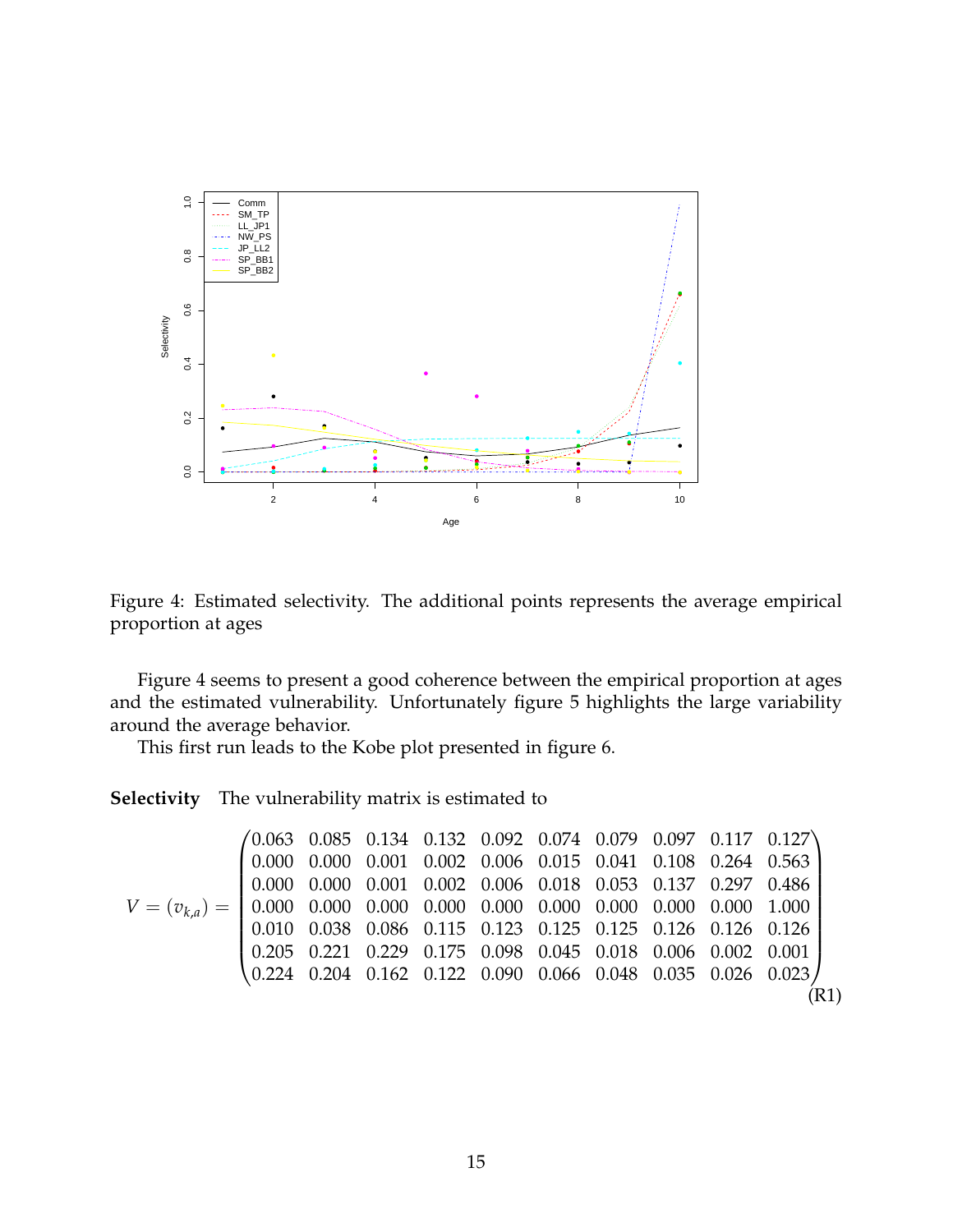|                 | Parameters Initial value | Reported value |
|-----------------|--------------------------|----------------|
| $\log R_0$      | 13                       | 14.75          |
| h               | 0.85                     | 0.934          |
| $log(\bar{R})$  | 12.5                     | 14.38          |
| $R_{init}$      | 12.5                     | 15.22          |
| ρ               | 0.4                      | 0.4            |
| $1/\varphi$     | 1.25                     | 1.09           |
| $log(B_m sy)$   |                          | 18.81          |
| $(f_m sy)$      |                          | 0.14           |
| $log(B_{2011})$ |                          | 19.72          |
| $f_{2011}$ )    |                          | 0.037          |

Table 7: Initial values and range for main parameters.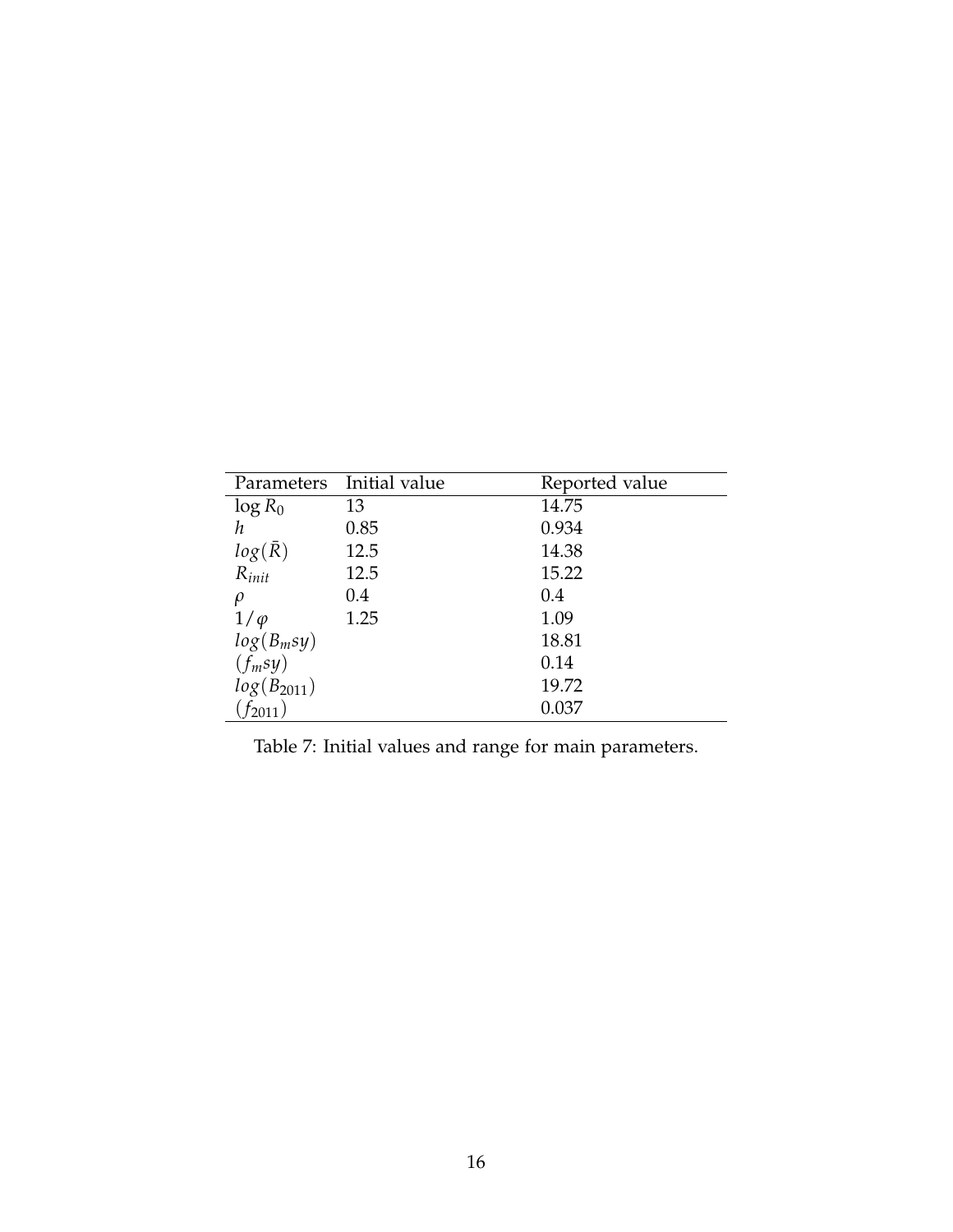

Figure 5: Estimated selectivity and the empirical proportion at ages.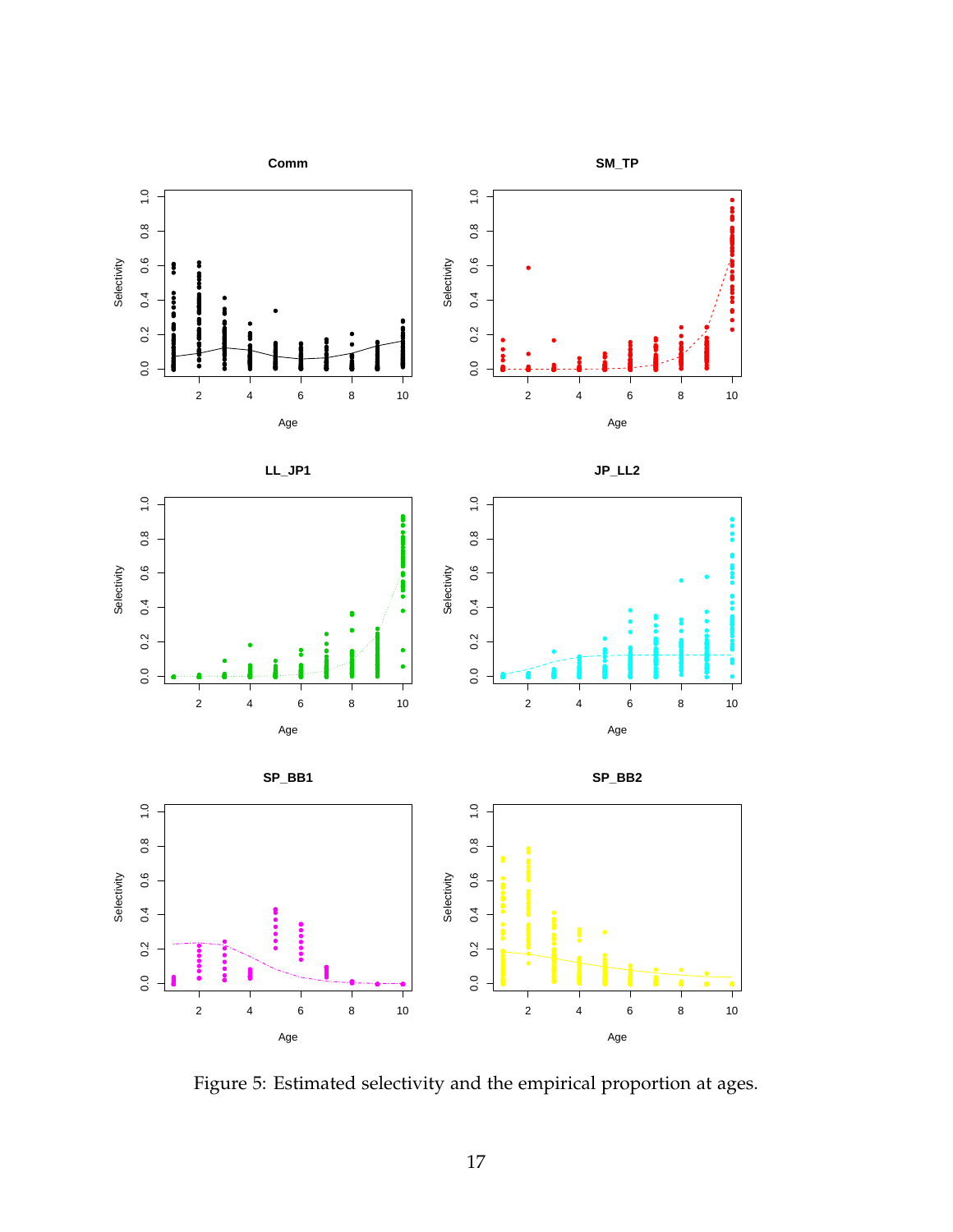

Figure 6: Evolution of the fishing effort and the stock status.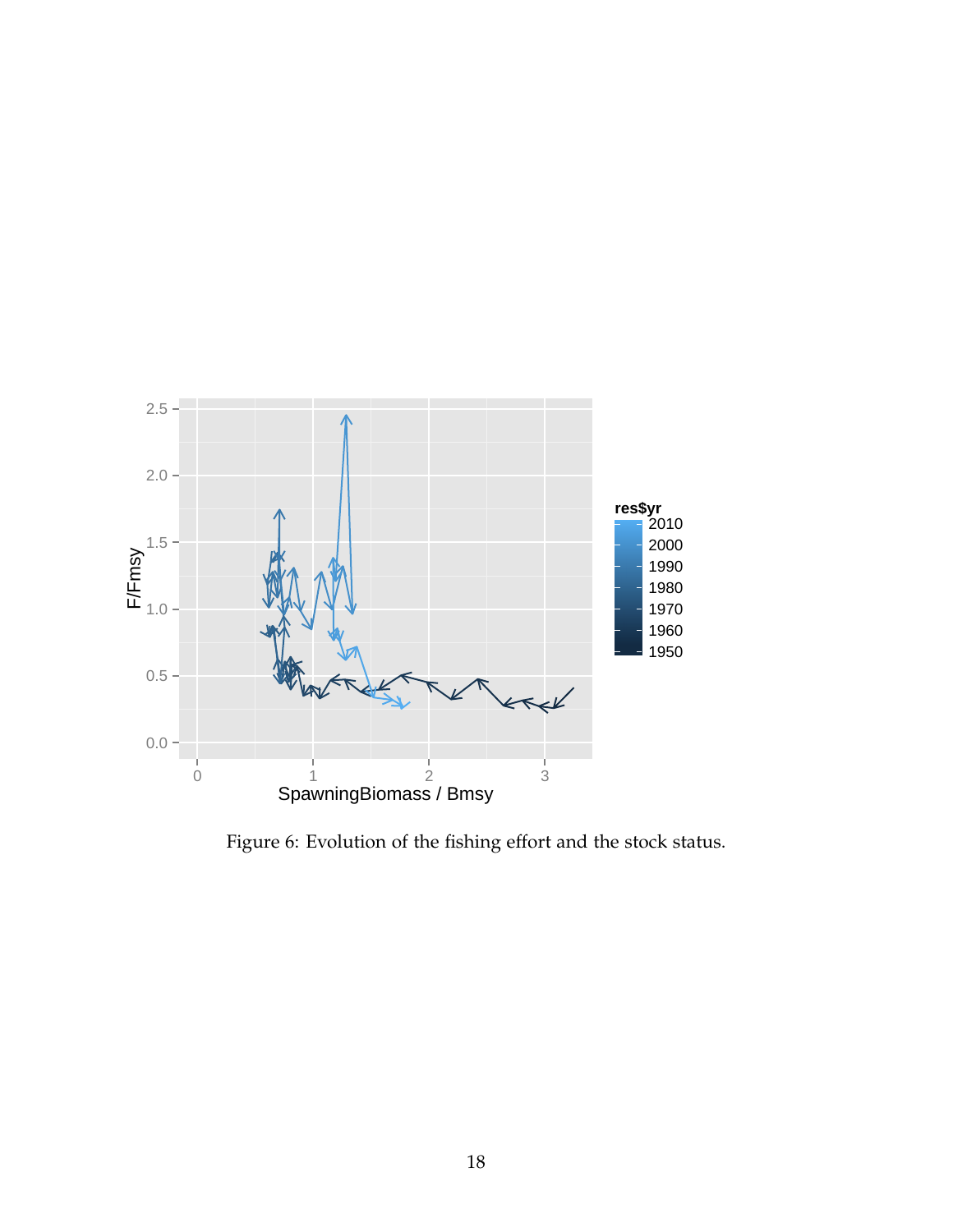# **5 Simulations study**

Simulations have been run to check the ability of iSCAM at estimating the parameters. The values of the parameters are chosen to be realistic in regard of the parameter estimates on BFTE data.

# **5.1 Simulation model**

iSCAM proposes a simulation model but in order to fully control the simulation framework (especially the fishing mortality), a  $R$  code has been developed to simulate a stock dynamic according to the model specified in iSCAM . In iSCAM some realistic fishing mortality rate is derived from the true catch and then used to simulate new catch observation. To avoid this back and forth procedure, a simpler version is developed: the fishing mortality is taken constant over year, the value being chosen to avoid stock extinction.

# **5.2 Simulation framework**

The purpose of this section is to investigate the possibility for  $i$  scam to reestimate the actual parameters. The value of the parameters have been chosen to be similar to the estimates obtained for the first run. But the strength of the information contained in the data is obviously a key point, therefore in order to investigate the amount of noise iSCAM is able to handle, nine different scenario have been studied from a very precise one up to a very poorly informative situation..

The total variance observed on the BFTE data is estimated to 1.16 and the proportion of the process error is set to 0.4 which corresponds to 0.68 for the standard deviation of the observation errors and 0.83 for the process errors. This situation is worse than scenario 9 in terms of information in the data. This situation is investigated in scenario 10.

The remaining parameters used for this simulation study are specified in 9.

For every scenario 600 datasets have been drawn and the parameters have been reestimated. When iSCAM produces a non definite positive Hessian matrix, the simulation is dropped, but this case never happens within our simulation framework.

# **5.3 Results on leading parameters**

# **5.4 Comparison of the results for the different scenarios**

The results on the different simulation studies for the nine first scenarios considered prove that the model and the estimation procedure produce reasonably good results when the total variance is low. As expected, increasing the total variance increases the variability of the estimates but more surprisingly also produces bias estimates.

When the total variance increases, the recruitment in unfished conditions tends to be overestimated. Conversely the initial recruitment is underestimated. The steepness also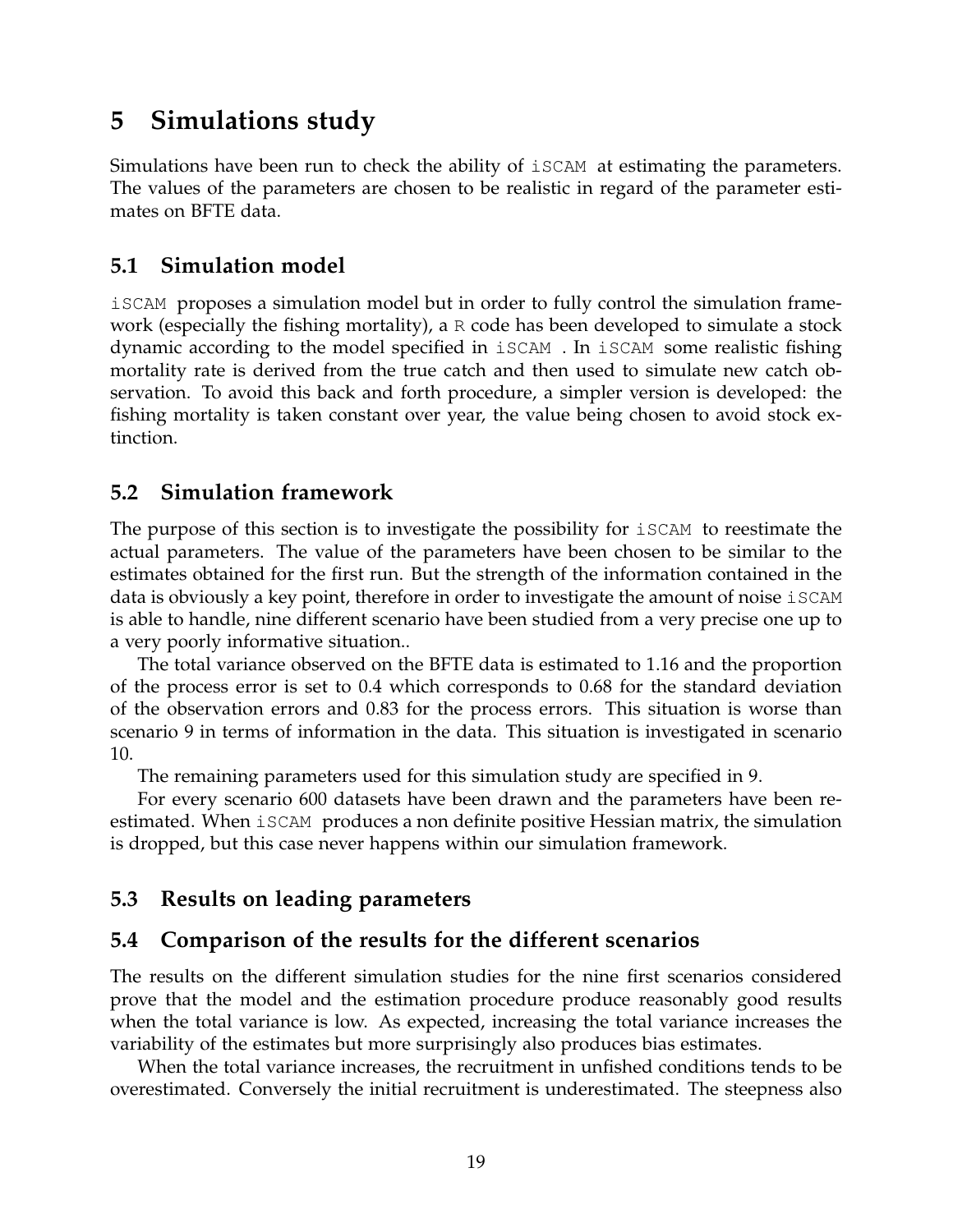| Scenario | Process error Obs. error |             | $\tau_R$ | $\tau_I$ |      | Total Precision Portion of variance $\rho$ |
|----------|--------------------------|-------------|----------|----------|------|--------------------------------------------|
|          | low                      | low         | 0.1      | 0.1      | 50   | 0.5                                        |
|          | low                      | med         | 0.1      | 0.2      | 20   | 0.8                                        |
| 3        | low                      | high        | 0.1      | 0.5      | 3.84 | 0.96                                       |
| 4        | med                      | low         | 0.2      | 0.1      | 20   | 0.2                                        |
| 5        | med                      | med         | 0.2      | 0.2      | 12.5 | 0.5                                        |
| 6        | med                      | high        | 0.2      | 0.5      | 3.45 | 0.86                                       |
|          | high                     | low         | 0.5      | 0.1      | 3.84 | 0.04                                       |
| 8        | high                     | med         | 0.5      | 0.2      | 3.45 | 0.14                                       |
| 9        | high                     | high        | 0.5      | 0.5      | 2    | 0.5                                        |
| 10       | <b>BFTE</b>              | <b>BFTE</b> | 0.83     | 0.68     | 0.86 | 0.4                                        |

Table 8: Summary of the considered scenarios in term of variance errors for the simulation

tends to be overestimated when the data are too noisy. The consequence of such behavior is to over estimate the resilience of the stock and to produce higher values for *BMSY*.

The figures are not presented here, but there is also a systematic slight positive bias in the estimation of the total variance and therefore  $\tau_I$  and  $\tau_R$  tend to be slightly overestimated.

#### **Focus on Scenario 10 - BFTE like parameters value**

This section focus on the results obtained under scenario 10, chosen to be comparable to the BFTE datasets.

Table 10 sums up the reestimated values through the obtained quantiles.The obtained distribution show heavy tails but removing only the 2 most extremal percents of the estimations produce better estimates.

The figures 9 illustrates the bias in the reestimation. There is an important bias on the initial recruitment and on the steepness. The total variance is also overestimated.

### **5.5 Effect of parameter** *τ<sup>A</sup>*

The proportion at age are assumed to follow a multivariate logistic distribution which has been shown [Schnute and Richards, 1995] to be more flexible than the classical multinomial distribution. The  $\tau_A$  parameter of this distribution is not really intuitive. It is important to have some clues on how the expected proportion at age are closed to the empirical proportions at age according to this parameter. A very simple simulation has been used to investigate this relationship. Using notation presents in 23, figure 10 presents the largest absolute difference between the expected proportion  $\mu_a$  and the observed proportion for different value of  $\tau_A$ . Because  $\mu_a$  are probabilities, the difference is bounded by 1.

Only very small values of  $\tau_a$  produces precise realization of the multivariate logistic distribution.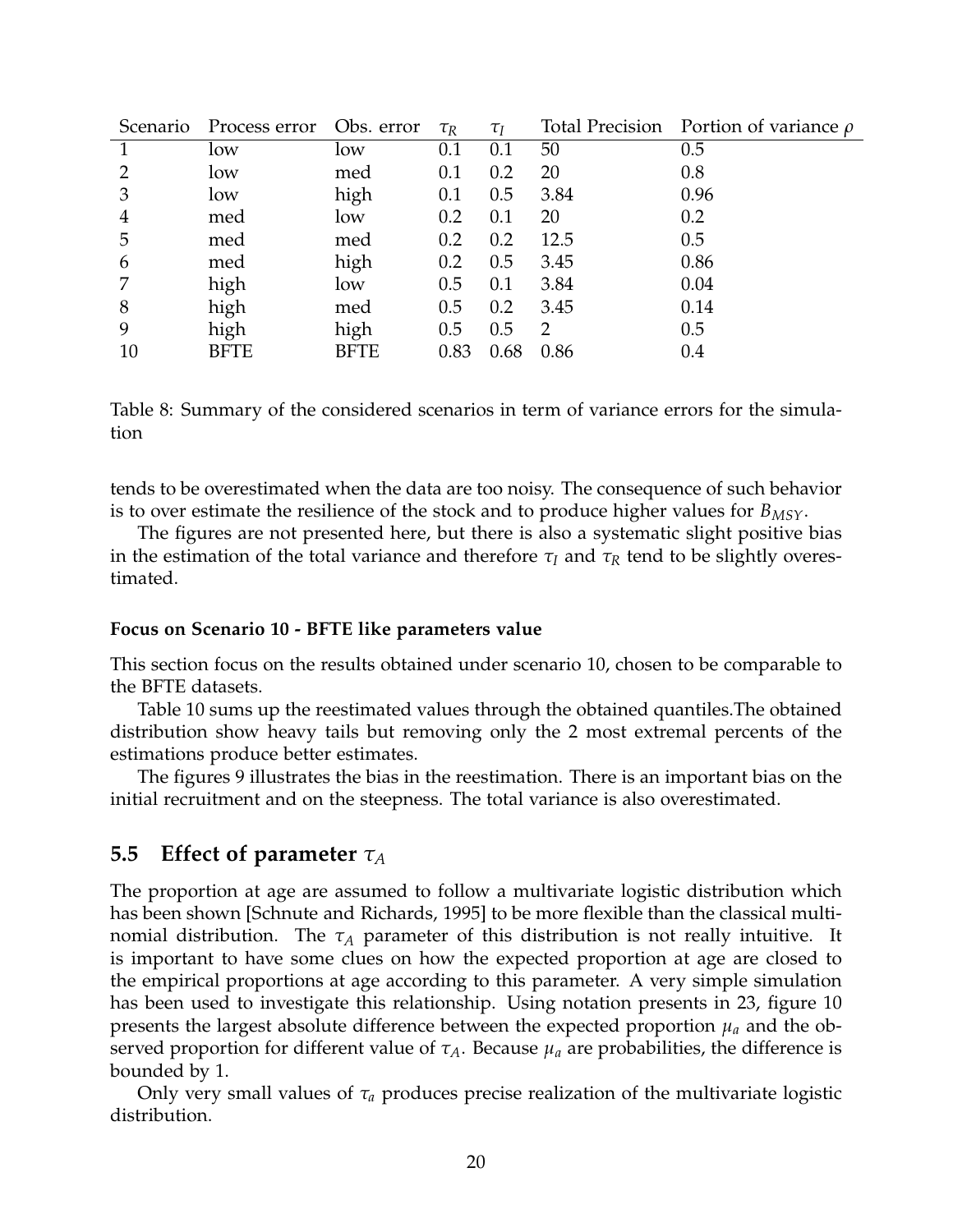

Figure 7: Reestimation for  $R_0$  for the 9 considered scenarios. The red line represents the value used for the simulation.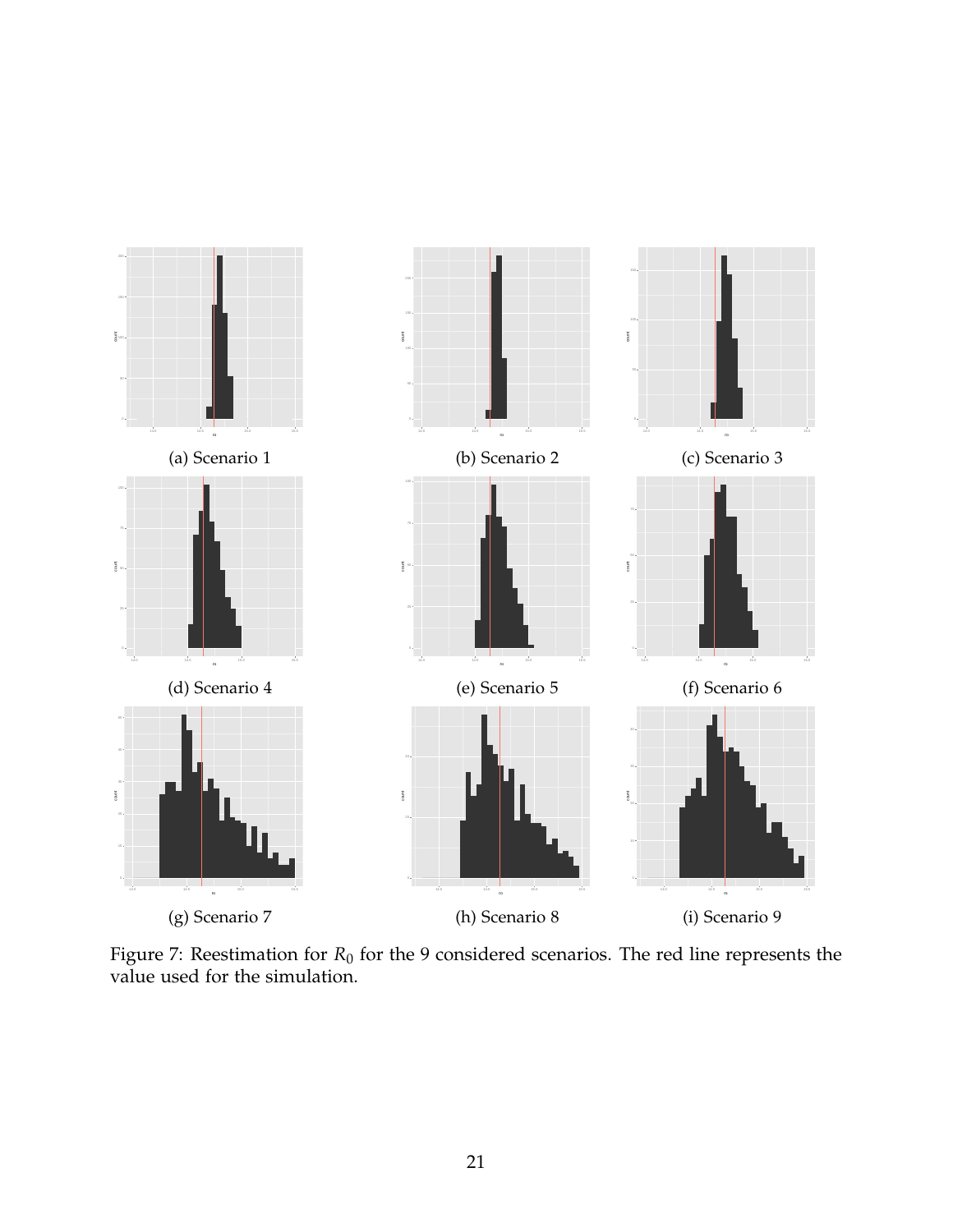

Figure 8: Reestimation for the steepness *h* for the 9 considered scenarios. The red line represents the value used for the simulation.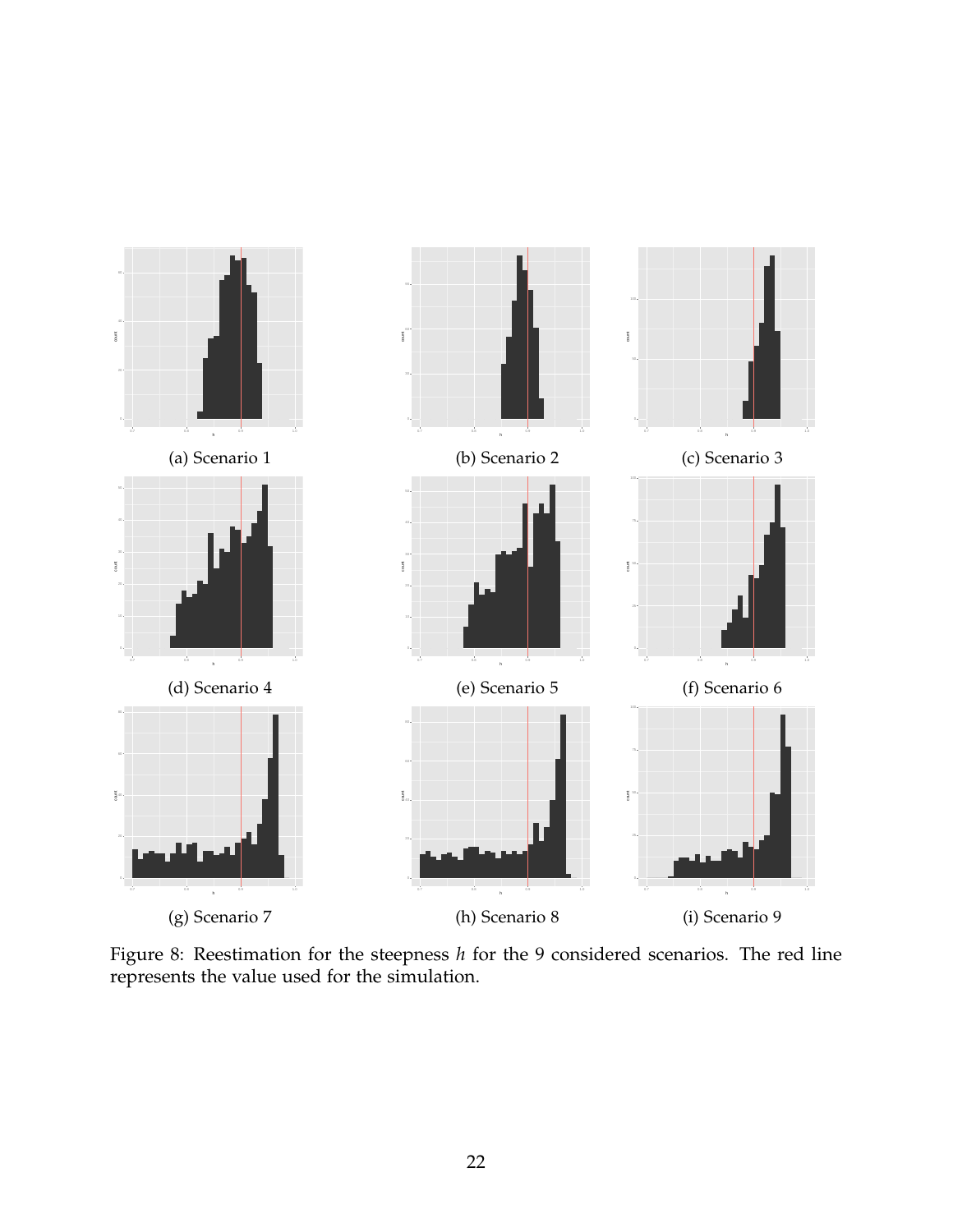

(a) Histogram of the reestimation of the initial recruitment *log*(*Rinit*)



(c) Histogram of the reestimation of the steepness *h*



(b) Histogram of the reestimation of unfished recruitment  $log(R_0)$ 



(d) Histogram of the reestimation of the total variance *ϕ*

Figure 9: Summary of the reestimated values. The red lines is the true value used for the simulation. The 5 most extremal percents have been dropped.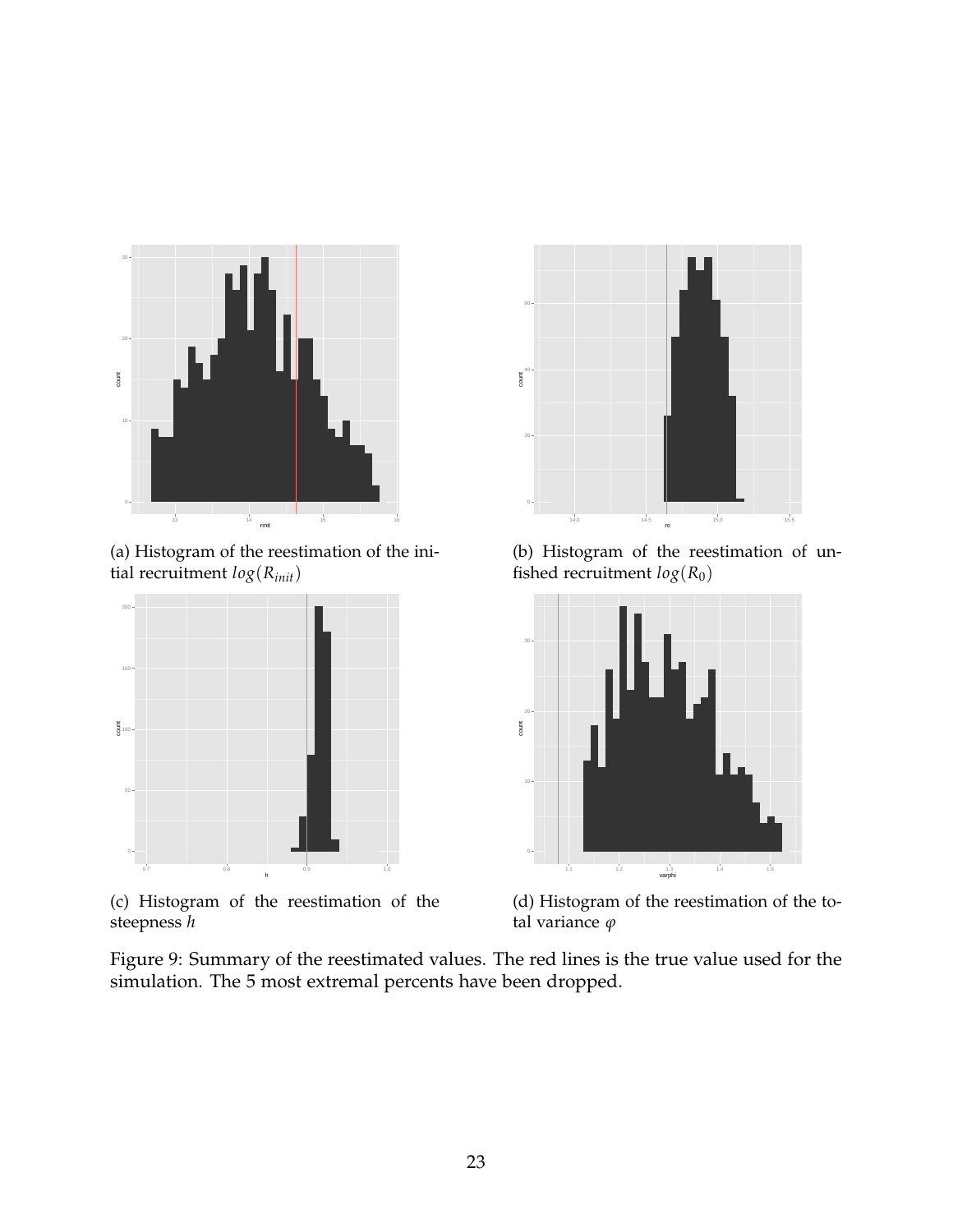

Figure 10: Largest absolute difference between expected proportion at age  $p_a$  and the realization of a multivariate logistic distribution  $MV(p_a, \tau_A)$  centered on  $p_a$  with standard deviation  $\tau_A$ .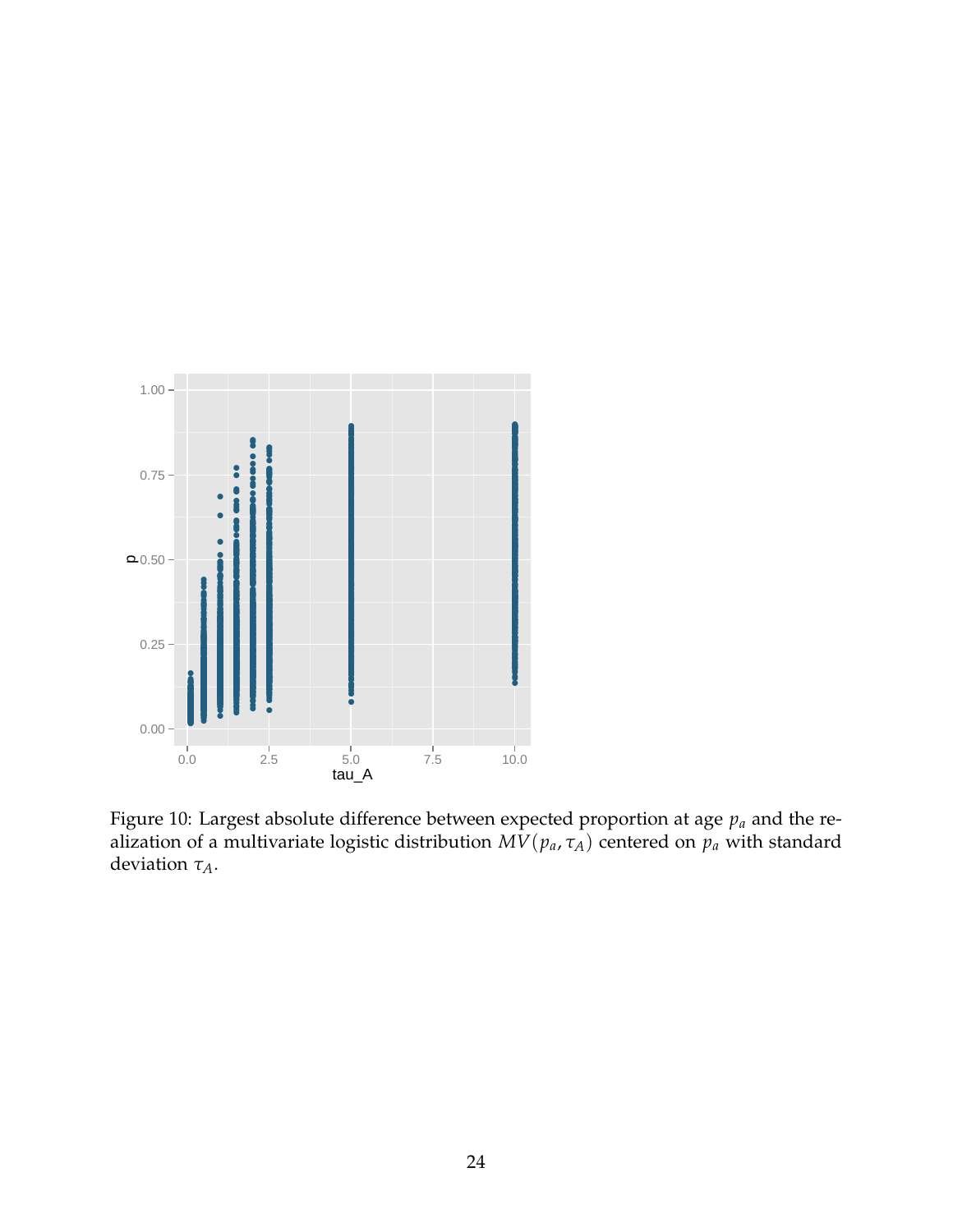| Name                                                                       | Value                            | <b>Notes</b>                                                               |  |  |  |  |
|----------------------------------------------------------------------------|----------------------------------|----------------------------------------------------------------------------|--|--|--|--|
| Parameters be estimated                                                    |                                  |                                                                            |  |  |  |  |
| $R_0$                                                                      | exp(14.64)                       |                                                                            |  |  |  |  |
| $\boldsymbol{h}$                                                           | 0.9                              |                                                                            |  |  |  |  |
| $\tau_C$                                                                   | 0.1                              | This parameter is fixed in <b>iSCAM</b> not esti-<br>mated                 |  |  |  |  |
| $\tau_A$                                                                   | 0.1                              |                                                                            |  |  |  |  |
| $v_{k,a}$                                                                  | see R1                           | the selectivity table is taken according to<br>the results obtained on BFT |  |  |  |  |
| $q_k$                                                                      | $10^{-5}$                        | Same value for all gear                                                    |  |  |  |  |
| Other quantities of interest (fixed parameters or derived from parameters) |                                  |                                                                            |  |  |  |  |
| f                                                                          | 0.2                              | the instant fishing mortality, chosen to be                                |  |  |  |  |
|                                                                            |                                  | constant over year                                                         |  |  |  |  |
| $\Phi_E$                                                                   | 317                              |                                                                            |  |  |  |  |
| $M_a$                                                                      | (0.490, 0.24, 0.24, 0.24, 0.240, |                                                                            |  |  |  |  |
|                                                                            | 0.20, 0.175, 0.15, 0.125, 0.10)  |                                                                            |  |  |  |  |
| $m_{50}$                                                                   | 4                                |                                                                            |  |  |  |  |
| $\sigma_{50}$                                                              | 0.8                              |                                                                            |  |  |  |  |
| $s_0$                                                                      | 0.113                            | fixed according to $R_0$ and h using $s_0 =$                               |  |  |  |  |
|                                                                            |                                  | $\kappa/\Phi_E$ and $\kappa = 4h/(1-h)$                                    |  |  |  |  |
| β                                                                          | $4.84\,10^{-08}$                 | fixed using $\beta = (\kappa - 1)/(R_0 * \phi_E)$                          |  |  |  |  |

Table 9: Leading parameters

### **5.6 Conclusion on simulation results**

The estimation procedure proposed in iSCAM behaves reasonably well for small standard deviation in the abundance indices but produces highly biased estimates (and not only inaccurate estimates) when the quality of the abundance indices decrease. Especially it tends to overestimate the steepness and underestimate the initial recruitment, leading to optimistic predictions on the resilience of the stock.

Unfortunately, iSCAM estimates a high level of uncertainty on the BFTE abundance indices, which mean that the estimates and the prediction have to be carefully considered since the abundance indices seem to be very inaccurate.

# **6 Complete results on Bluefin tuna data - East stock**

### **6.1 Maximum likelihood approach**

This section reports the Maximum likelihood estimates obtained using iSCAM . Table 11 presents the value and if available reports the values presented in [SCRSGroup, 2012]. The presented table assumes that the initial recruitment may be different form the recruitment in unfished condition.

In [SCRSGroup, 2012] the logarithm of the initial recruitment is reported to vary be-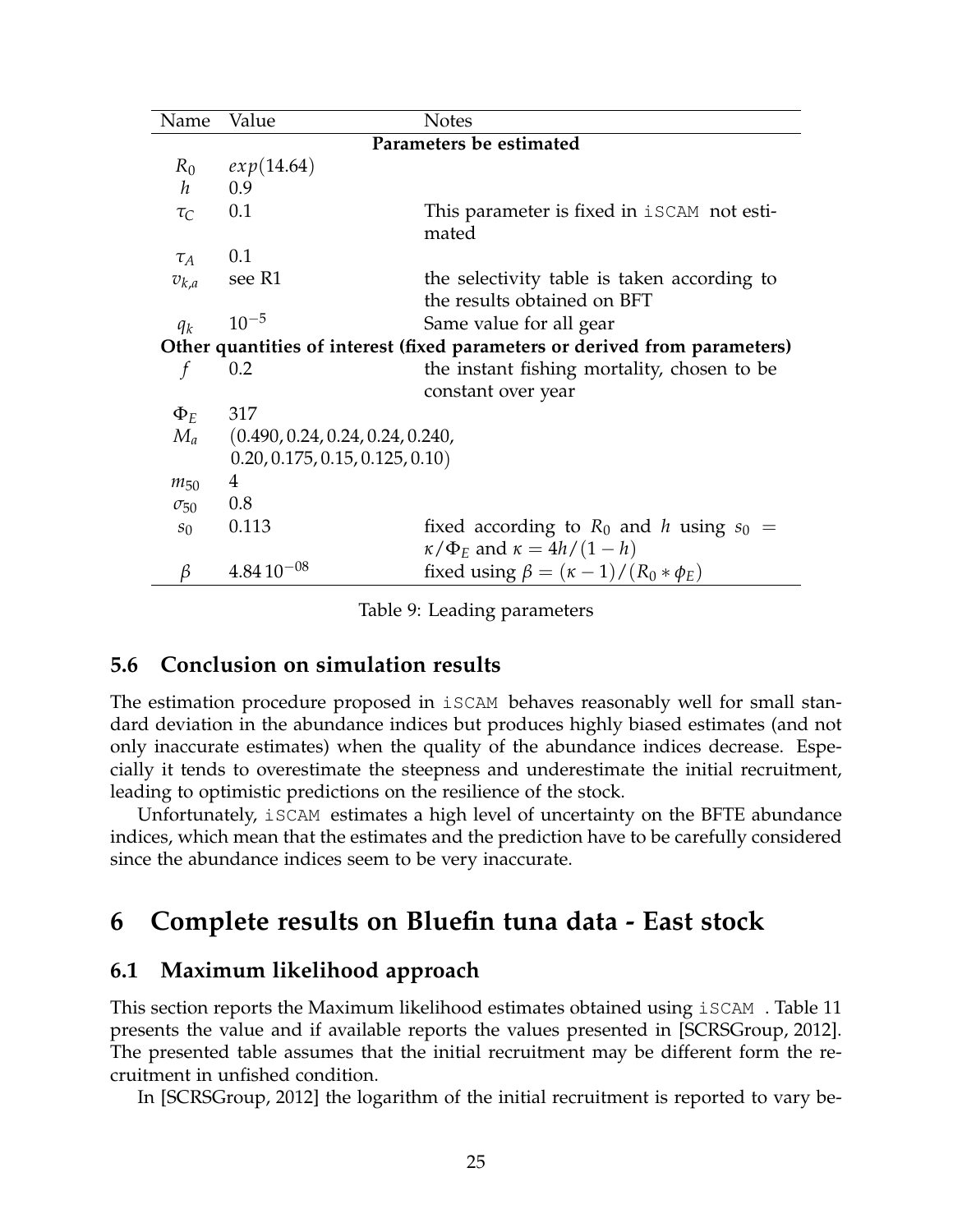|       | $(R_0)$<br>log( | $log(R_{init})$ | $\varphi$ | $\tau_I$ | $\tau_R$ | log MSY | Fmsy | $\log B$ <i>msy</i> |
|-------|-----------------|-----------------|-----------|----------|----------|---------|------|---------------------|
| $0\%$ | 14.43           | 9.09            | 0.94      | 0.59     | 0.73     | 16.89   | 0.08 | 18.45               |
| $1\%$ | 14.54           | 12.13           | 1.01      | 0.64     | 0.78     | 17.00   | 0.13 | 18.56               |
| 2.5%  | 14.59           | 12.50           | 1.03      | 0.65     | 0.80     | 17.05   | 0.13 | 18.60               |
| $5\%$ | 14.63           | 12.67           | 1.05      | 0.67     | 0.82     | 17.09   | 0.14 | 18.64               |
| 50%   | 14.84           | 14.04           | 1.20      | 0.76     | 0.93     | 17.30   | 0.15 | 18.86               |
| 95%   | 15.09           | 15.98           | 1.39      | 0.88     | 1.07     | 17.54   | 0.15 | 19.13               |
| 97.5% | 15.19           | 17.73           | 1.45      | 0.92     | 1.13     | 17.64   | 0.15 | 19.21               |
| 99%   | 15.28           | 18.68           | 1.51      | 0.96     | 1.17     | 17.70   | 0.15 | 19.32               |
| 100%  | 29.99           | 19.99           | 1 67      | 1.05     | 1.29     | 32.08   | 0.16 | 34.31               |

Table 10: Empirical quantiles obtained by reestimation on simulated data for the main parameters.*MSY* and *Bmsy* are expressed in Kg, *R*<sup>0</sup> and *Rinit* are expressed in numbers.

tween 14.5 and 15.6 depending on the scenarios considered. The logarithm of the minimum recruitment is evaluated to 13.8. The spawning biomass is reported to range from 150 000 tons to 300 000 tons and the current biomass is evaluated to 0.96 of the maximal spawning biomass.

As already mentioned, iSCAM seems to estimate similar recruitment but to produce different spawning biomass. This may arise from the difference in the natural mortality rate. The current iSCAM version doesn't allow to specify mortality rate at age and therefore the mortality parameter has been chosen constant over ages and fixed to an arbitrary value of 0.23. This may explain the difference observed between the two approaches. This development of iSCAM is in progress and should be shortly available.

Figure 12 exhibits important changes in the recruitments with very high recruitment levels in the 1990's and a decrease during the last years. The very last years have been dropped due to well known difficulties to estimate the last recruitments.

#### **Abundance indices**

To diagnose the fit to the data, one may compare the expected abundance indices derived from the results to the observed abundance indices. As the value  $\tau_I$  is high it is not surprising to denote a lack of fit between the observed abundance indices and their expected values, as presented on figure 13. This behavior may be improved by giving different weight to each index, according to its quality. This option is available in iSCAM

#### **Observed Catch**

.

Another diagnostic would be to compare the observed catch and the expected catch. There is a very small differences between the two series.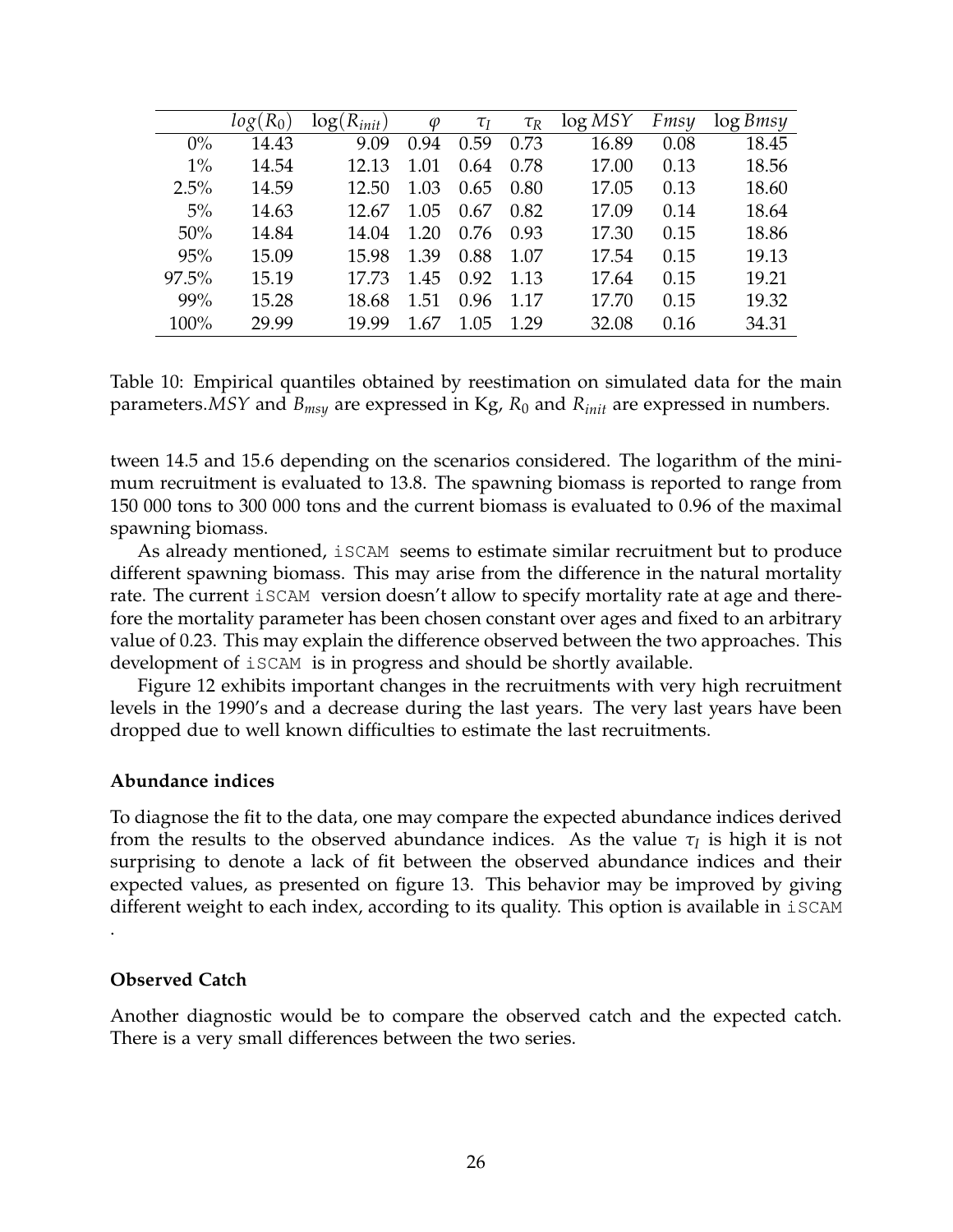| Parameters                          | Inflated - $R_{init} \neq R_0$       | Reported $R_{init} \neq R_0$ | ICCAT 2012 report |
|-------------------------------------|--------------------------------------|------------------------------|-------------------|
| $\log R_0$                          | 14.75<br>[14.57, 15.00]              | 14.65<br>[14.48, 14.88]      |                   |
| $\log(R_{init})$                    | 15.22 [14.04, 16.20]                 | 15.31 [14.05, 16.37]         | [14.5, 15.6]      |
| $\log R_m$ in                       | $log(R_{2007}) = 13.0$               | $log(R_{2007}) = 12.9$       | 13.8              |
| $log(\bar{R})$                      | 14.38 [13.97, 14.81]                 | 14.28 [13.88, 14.71]         |                   |
| $\hbar$                             | $0.934$ [0.82, 0.97]                 | $0.937$ [0.82, 0.97]         |                   |
| $\rho$                              | 0.4                                  | $0.4\,$                      |                   |
| $1/\varphi$                         | 1.09<br>[1.06, 1.52]                 | $1.09$ [1.01, 1.5]           |                   |
| $log(B_m sy)$                       | 18.81 [18.66, 19.11]                 | [18.53, 18.99]<br>18.68      |                   |
| $(f_m sy)$                          | $0.144$ [0.12, 0.15]                 | $0.146$ [0.12, 0.15]         |                   |
|                                     | $log(B_{2011})$ 19.72 [19.24, 19.89] | 19.62 [19.15, 19.84]         |                   |
| $SSB_{2011}/SSB_{\text{max}}$       |                                      | 0.33                         |                   |
| $(f_{2011})$                        | $[0.037 \quad [0.022, 0.06]$         | $0.037$ [0.024, 0.07]        |                   |
|                                     |                                      |                              |                   |
|                                     | Inflated - $R_{init} = R_0$          | Reported $R_{init} = R_0$    |                   |
| $\log R_0$                          | 14.89<br>[14.76, 15.17]              | 14.86 [14.69, 15.09]         |                   |
| $log(R_{init})$                     | NA                                   | NA                           |                   |
| $\log R_{min}$                      | 13.15                                | 13.05                        |                   |
| $log(\bar{R})$                      | 14.35<br>[13.98, 14.96]              | 14.24 [13.87, 14.83]         |                   |
| h                                   | $[0.92 \quad [0.75, 0.95]$           | $[0.91 \quad [0.78, 0.96]$   |                   |
| $\rho$                              | $0.4\,$                              | 0.4                          |                   |
| $1/\varphi$                         | $1.08$ [0.97, 1.48]                  | $1.08$ [0.94, 1.47]          |                   |
| $log(B_m sy)$                       | 18.98 [18.85, 19.35]                 | 18.94 [18.77, 19.23]         |                   |
| $(f_m sy)$                          | [0.11, 0.15]<br>0.14                 | $[0.14 \quad [0.11, 0.15]$   |                   |
|                                     | $log(B_{2011})$ 19.72 [19.29, 20.06] | 19.63 [19.21, 19.84]         |                   |
| $SSB_{2011}/SSB_{\eta}$ $\approx 4$ |                                      | 0.51<br>[0.025, 0.059]       |                   |

Table 11: Estimated values for the main parameters. The 90% credibility interval specified are obtained within the Bayesian framework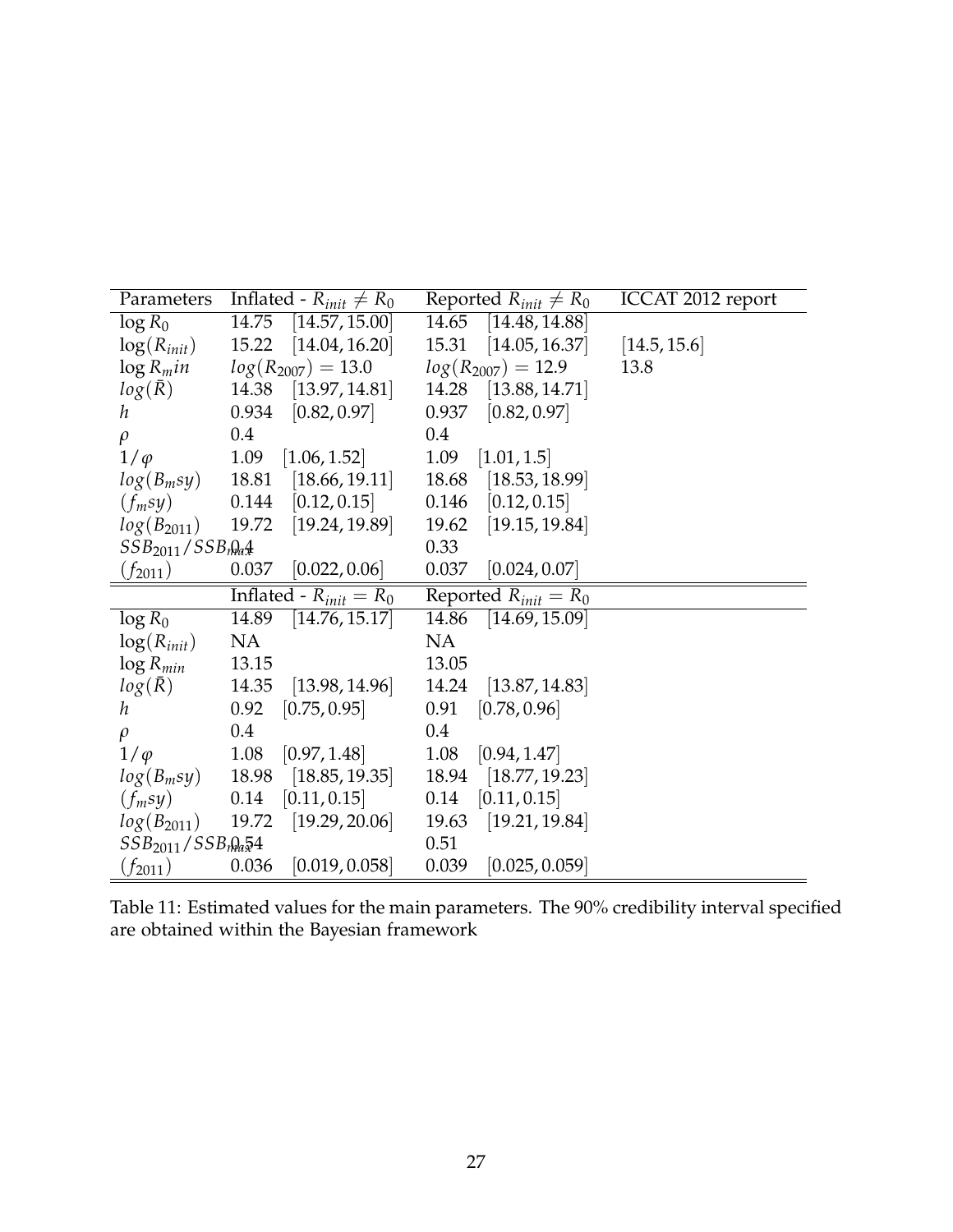



Figure 11: Kobe plot for the two scenarios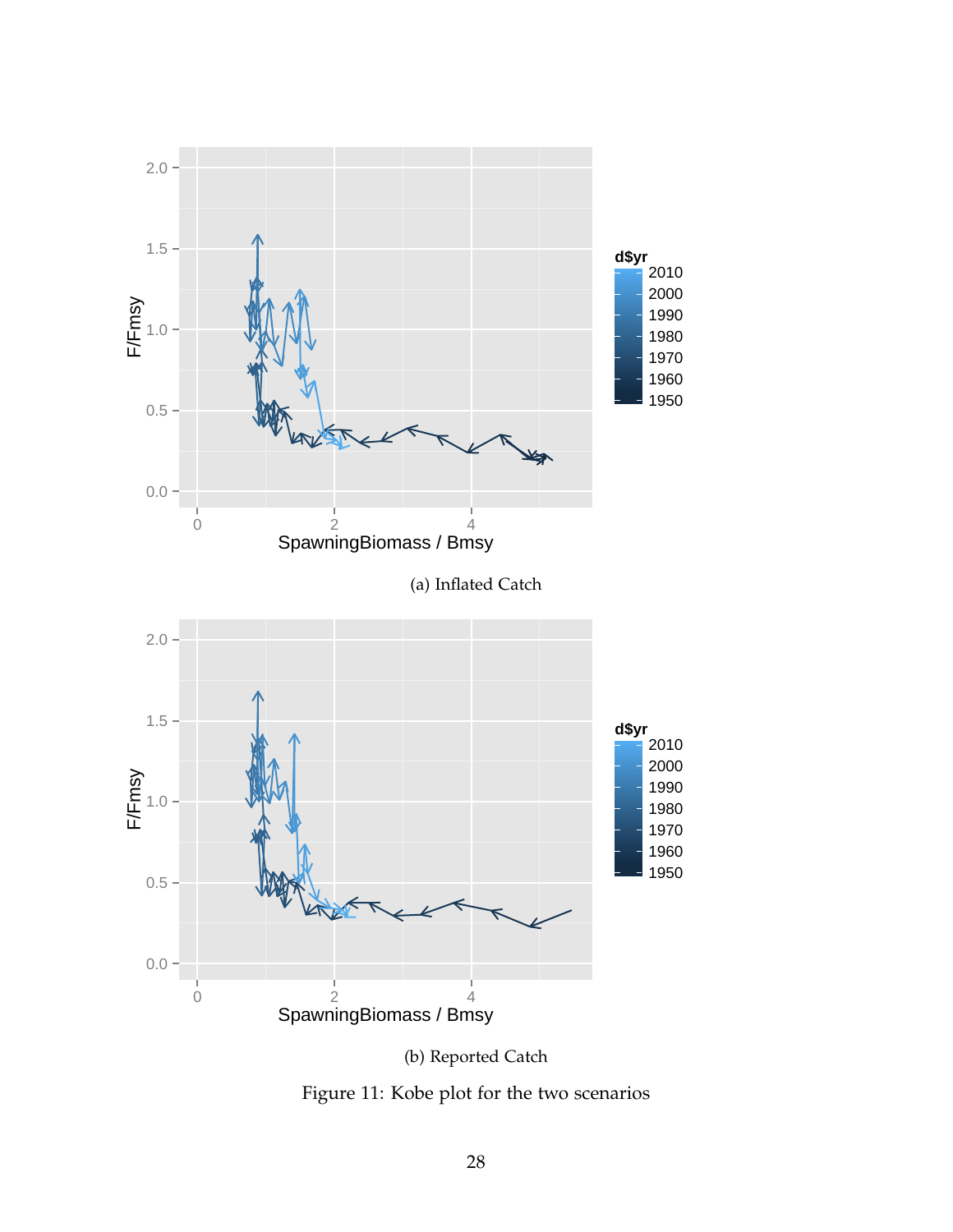

Figure 12: The evolution of the spawning biomass and of the number of recruits. The black line (resp the red line) corresponds to the inflated catch assuming  $R_{init} = R_0$  (resp  $R_{init} \neq R_0$ ). The green line (resp the blue line) corresponds to the reported catch assuming  $R_{init} = R_0$  (resp  $R_{init} \neq R_0$ ).



Figure 13: Scaled abundance indices. The observed value are given by the plain lines, the predicted values by the dotted ones. The values have been scaled to stay between 0 and 1.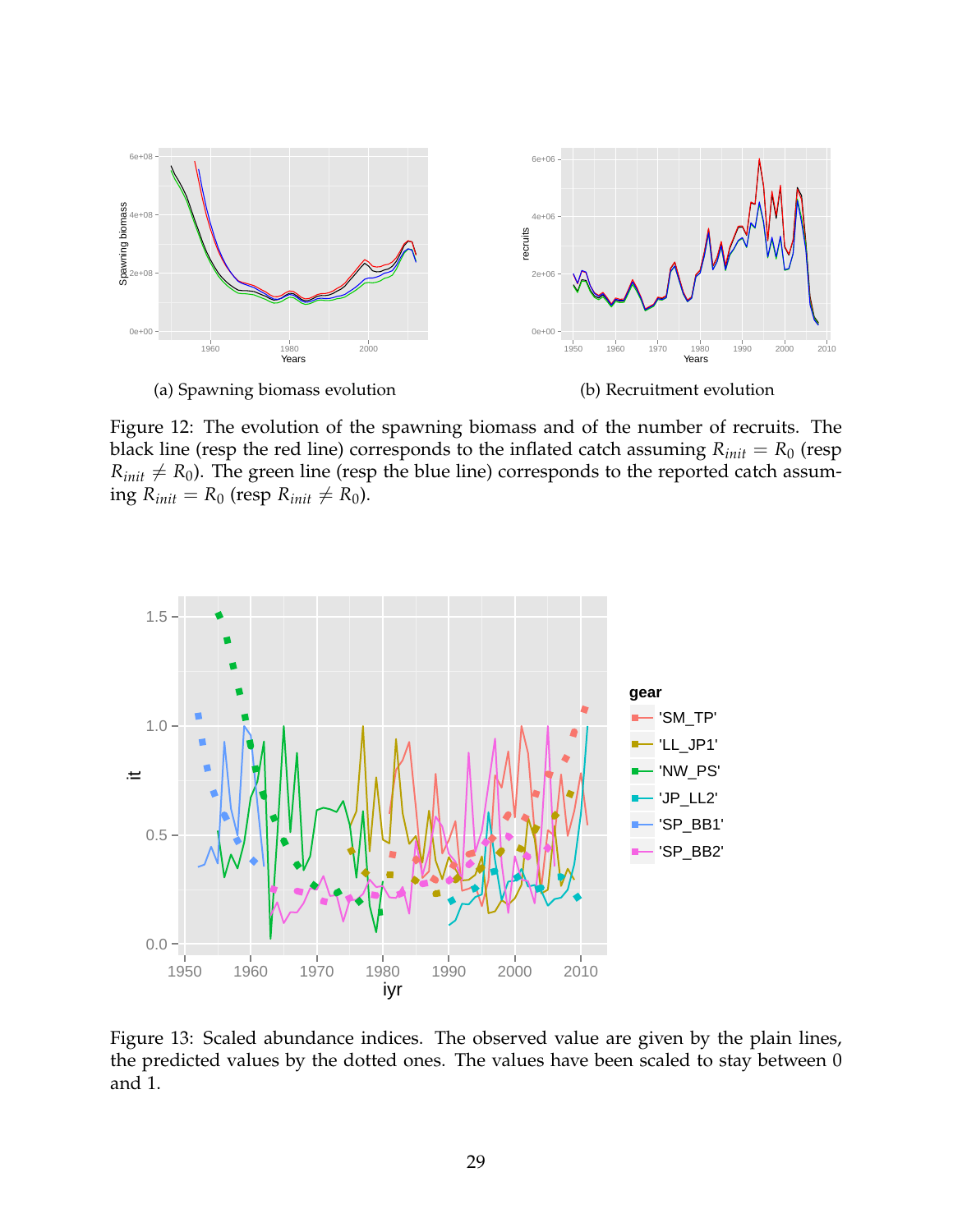

Figure 14: Catch series in numbers. The observed value are given by the plain lines, the predicted values by the dotted ones. The values have been scaled to stay between 0 and 1.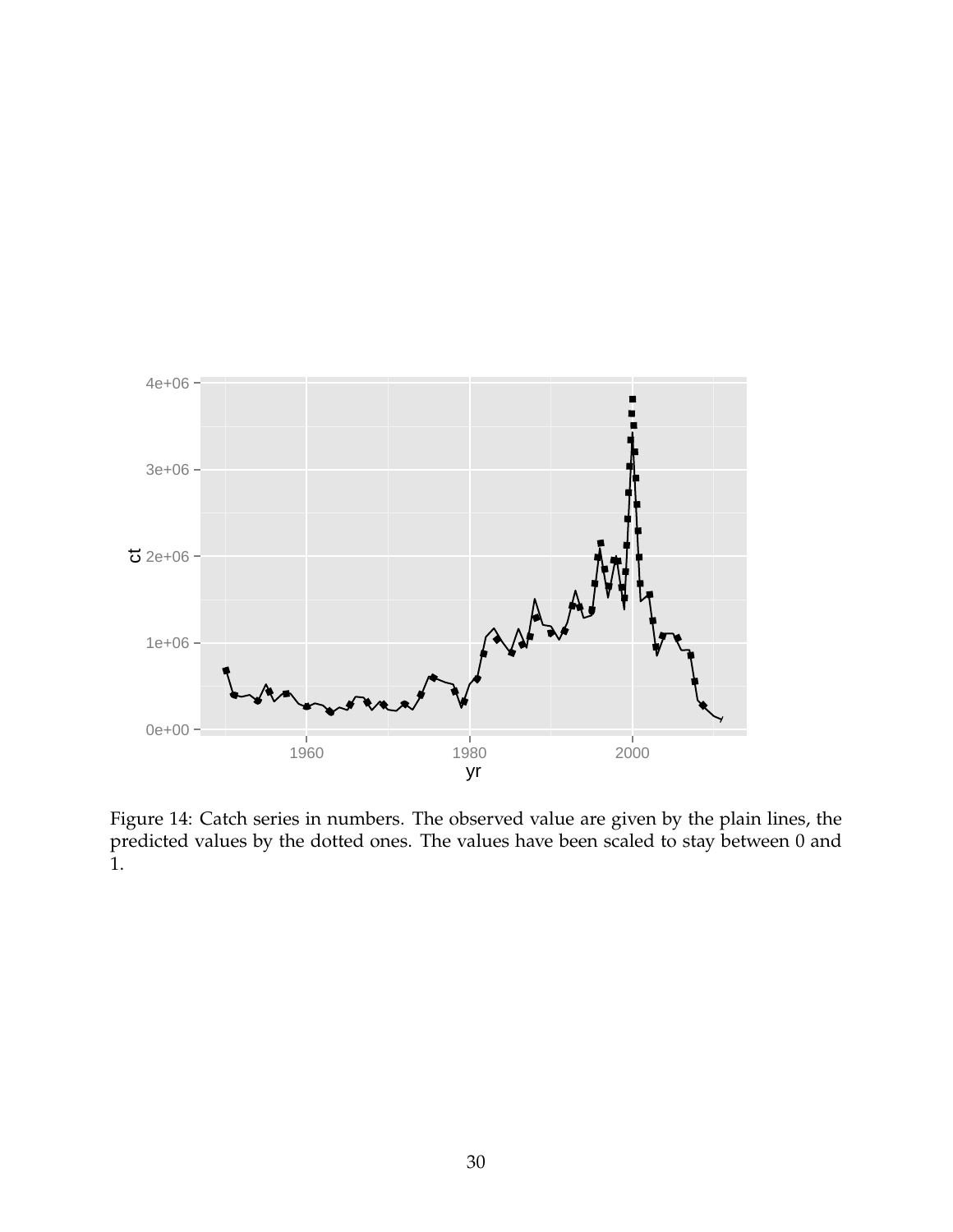### **6.2 Retrospective analysis**

Retrospective analyses have been run on the two dataset corresponding to inflated catch or reported catch, dropping up to 8 years. Figure 15 presents the evolution of the total biomass. this figure is consistent with the last stock assessment. When estimating the stock level using data until 2003, the trend is a constant decrease over the last years. The last years (between 2003 and 2010) explain the recovery of the stocks. The current trend seems to prove an increase of the spawning biomass, whatever scenario is used.

### **6.3 Bayesian analysis**

A Bayesian approach is possible with iSCAM . 50000 iterations of a Metropolis Hastings algorithm have been performed. A burn in period of 25000 iterations is used, one iteration every twenty being saved.

**Convergence** The convergence of the algorithm has been visually checked using figure 16.

**Stock Status** The posterior density for the leading parameters are illustrated in figures 17 to 19, the prior have been defined in equation 29 to 31.

The posterior density on  $R_{init}$  when  $R_{init}$  is assumed to be equal to  $R_0$  are not presented, since *Rinit* is not actually defined in this case. (iSCAM produces value of *Rinit* sampled from the prior distribution). The posterior density of *Rinit* is quite broad, the 90% credibility interval correspond to a number of recruits from 1 million to 10 millions. While the corresponding 90% interval for *R*<sup>0</sup> gives a range of million and up to 3.2 millions of recruits at the unfished state. Every scenario exhibits a very high level of recruitment between 1990 and 2005. This exceptional level has also been reported in [SCRSGroup, 2012].

Whatever scenario is used, the posterior distribution on the steepness is vague and the posterior is not really different of the prior distribution. The difficulty of estimating the steepness is well known. This parameter is also a key parameter in the dynamic of the stock.

One of the quantity of main interest is the current stock status. Figure 20 presents the uncertainty for the state of the stock in 2011. For both scenario (reported or inflated catch).

# **7 Discussion**

The results obtained with  $i$  SCAM are consistent with the results described in [SCRSGroup, 2012] and obtained using a virtual population analysis. Furthermore, as iSCAM used the stock recruitment relationship in the last phase of estimation, the recruitment may be almost freely estimated as in a VPA approach.

Some of the parameters have to be fixed and can't be estimated with the data available for this study. iSCAM may be more finely tuned using more expertise on the studied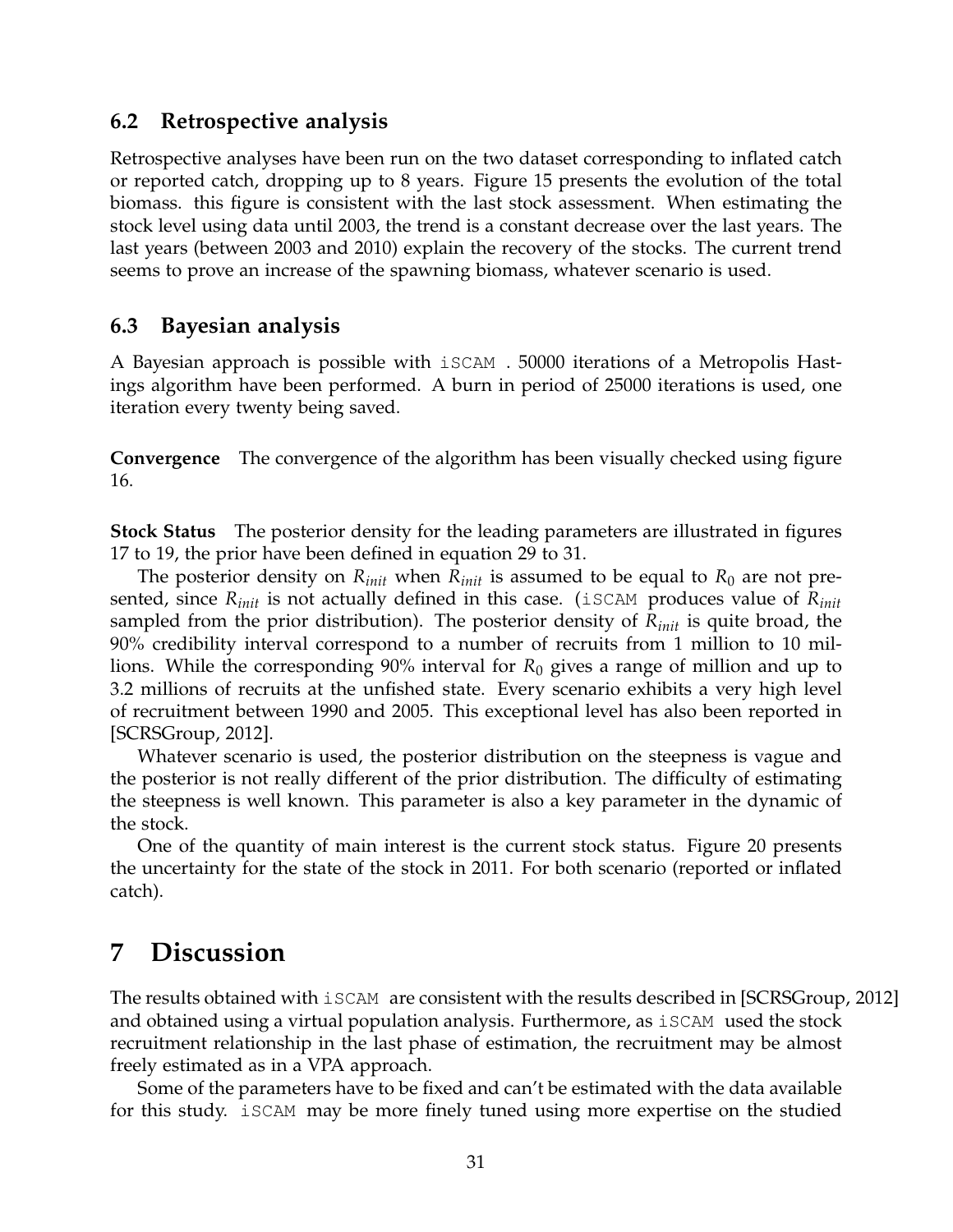

(b) Reported Catch

Figure 15: Retrospective analysis, dropping 1 to 8 years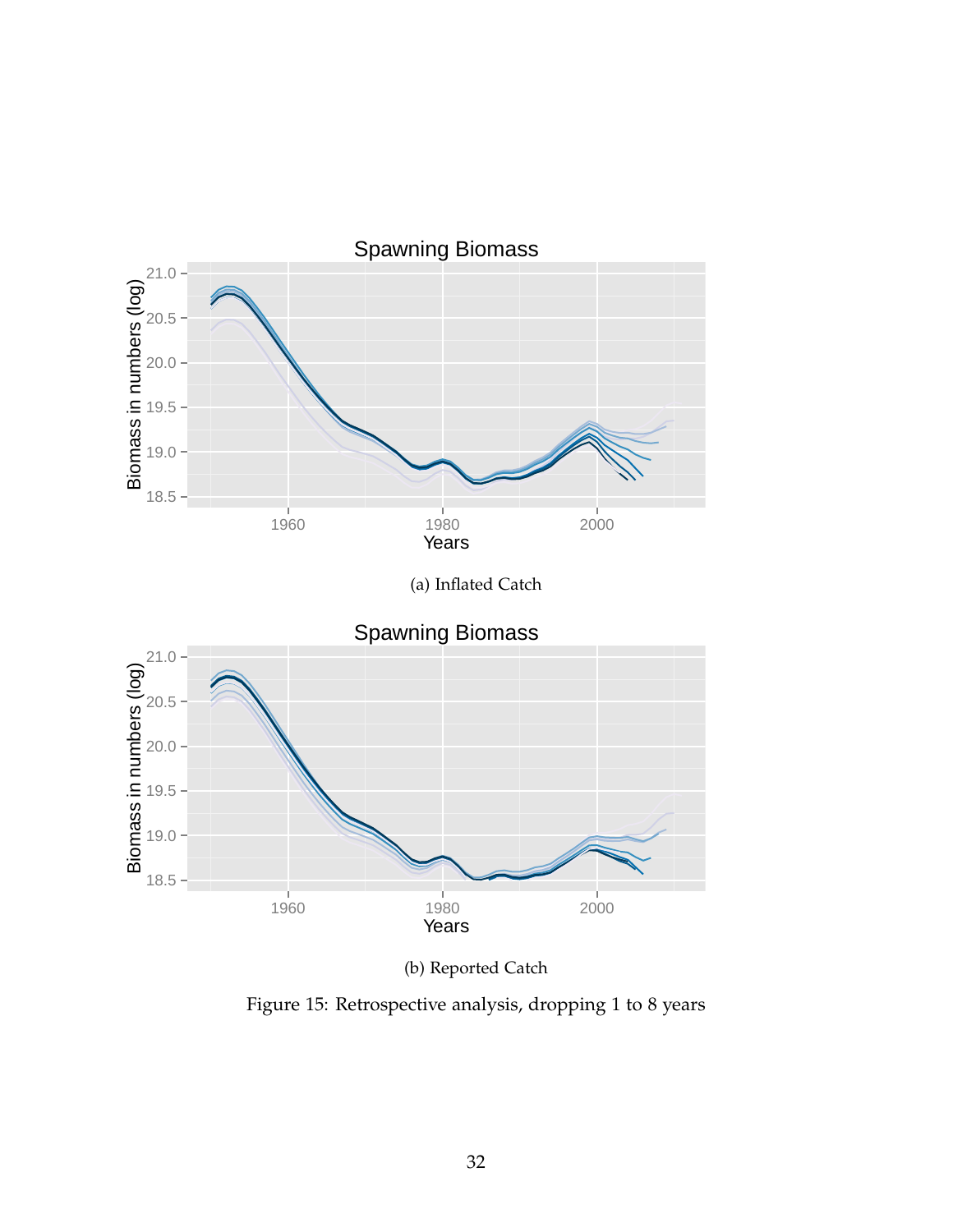

(a) Stock status at the last year

(b) Fishing status at the last year

Figure 16: Graph for MCMC chains



Figure 17: Posterior distribution for the recruitment in unfished conditions  $R_0$ . The purple line represents the prior distribution.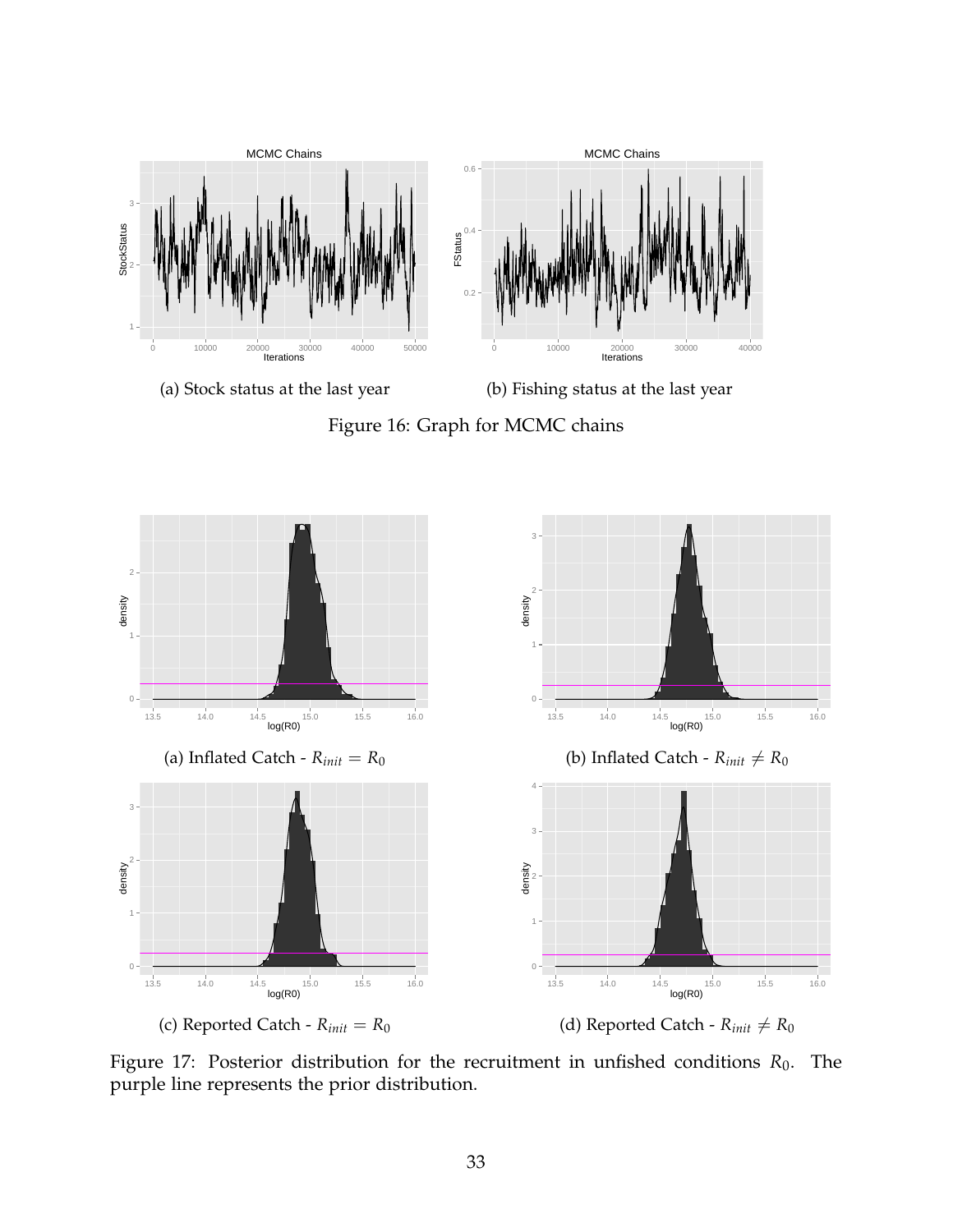

Figure 18: Posterior distribution for the initial recruitment *Rinit*. The purple line represents the prior distribution.



Figure 19: Posterior distribution for the steepness, *h*. The purple line represents the prior distribution.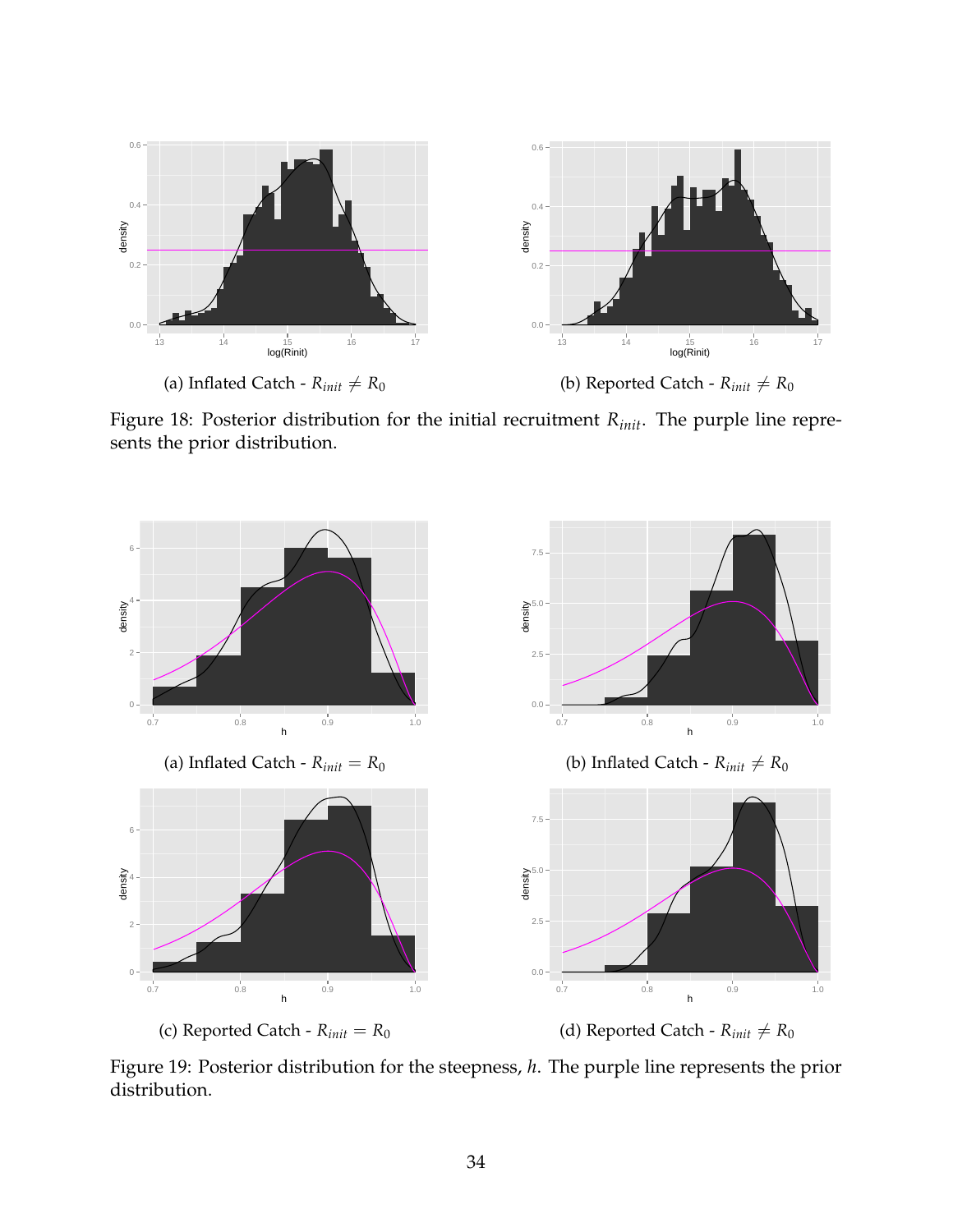

Figure 20: Posterior Kobe plot, assuming  $R_{init} = R_0$ , or not, considering both inflated or reported catch.